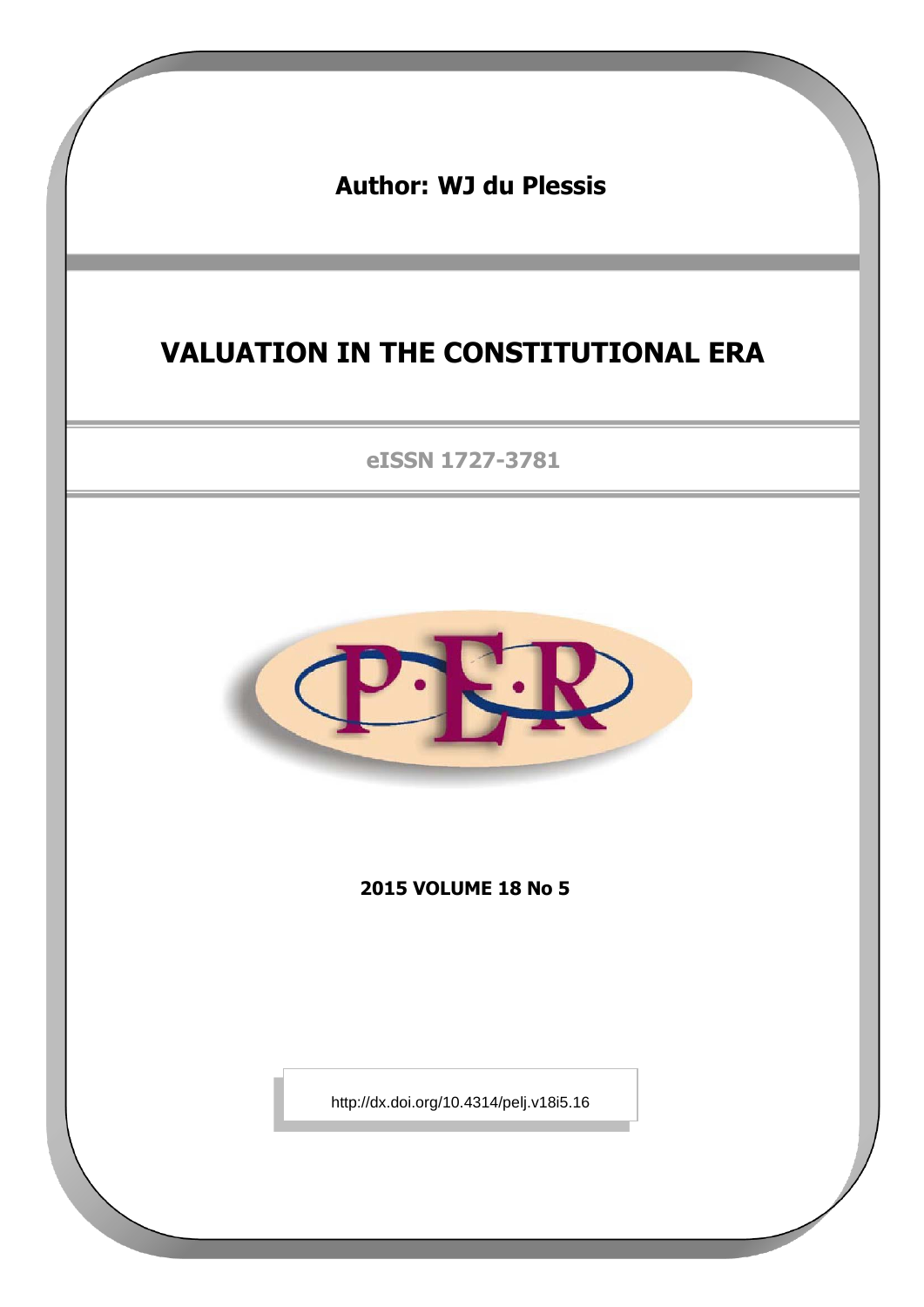## **VALUATION IN THE CONSTITUTIONAL ERA**

### **WJ du Plessis**

Which way you ought to go depends on where you want to get to...

- Lewis Carroll, Alice in Wonderland<sup>1</sup>

## **1 Introduction**

The *Constitution* established a single system of law shaped by the *Constitution* itself. 2 It protected certain existing rights but it also initiated certain reform measures. In laying the foundation for transformation, the *Constitution* requires that both the existing rights and the reforms must promote the spirit, purport and objects of the Bill of Rights in line with section 39(2). However, existing rights can be protected only insofar as they are consistent with the Bill of Rights. $3$  If the existing rights conflict with reform measures, then the *Constitution* requires a balancing of these rights and measures.

The protection of vested rights and transformation-orientated reforms do not have to stand opposed to each other, but are interlinked and "form part of one single legal constitutional goal".<sup>4</sup> Pre-1994 legislation such as the *Expropriation Act* 63 of 1975 (hereafter the *Expropriation Act*) and common law protecting vested rights are still valid, but only insofar as they are reconcilable with the *Constitution*.<sup>5</sup> This is also true for the calculation of compensation for expropriation: the assessment

Elmien du Plessis. BA (International Relations), LLB, LLD (US). Associate Professor, Faculty of Law, North-West University. Part of this paper is based on ch 2 of Du Plessis WJ Compensation for Expropriation under the Constitution (LLD-thesis University of Stellenbosch 2009) under the guidance of Prof AJ van der Walt. This work is supplemented on the research supported in part by the National Research Foundation of South Africa for the grant, Unique Grant No 94148. Any opinion, finding and conclusion or recommendation expressed in this material is that of the author(s) and the NRF does not accept any liability in this regard.

<sup>&</sup>lt;sup>1</sup> Carroll Alice's Adventures 89.

<sup>&</sup>lt;sup>2</sup> Van der Walt Property and Constitution 20.

<sup>&</sup>lt;sup>3</sup> Van der Walt *Property and Constitution* 21.<br><sup>4</sup> Van der Walt *Property and Constitution* 22.

<sup>4</sup> Van der Walt *Property and Constitution* 22.

Van der Walt Property and Constitution 121.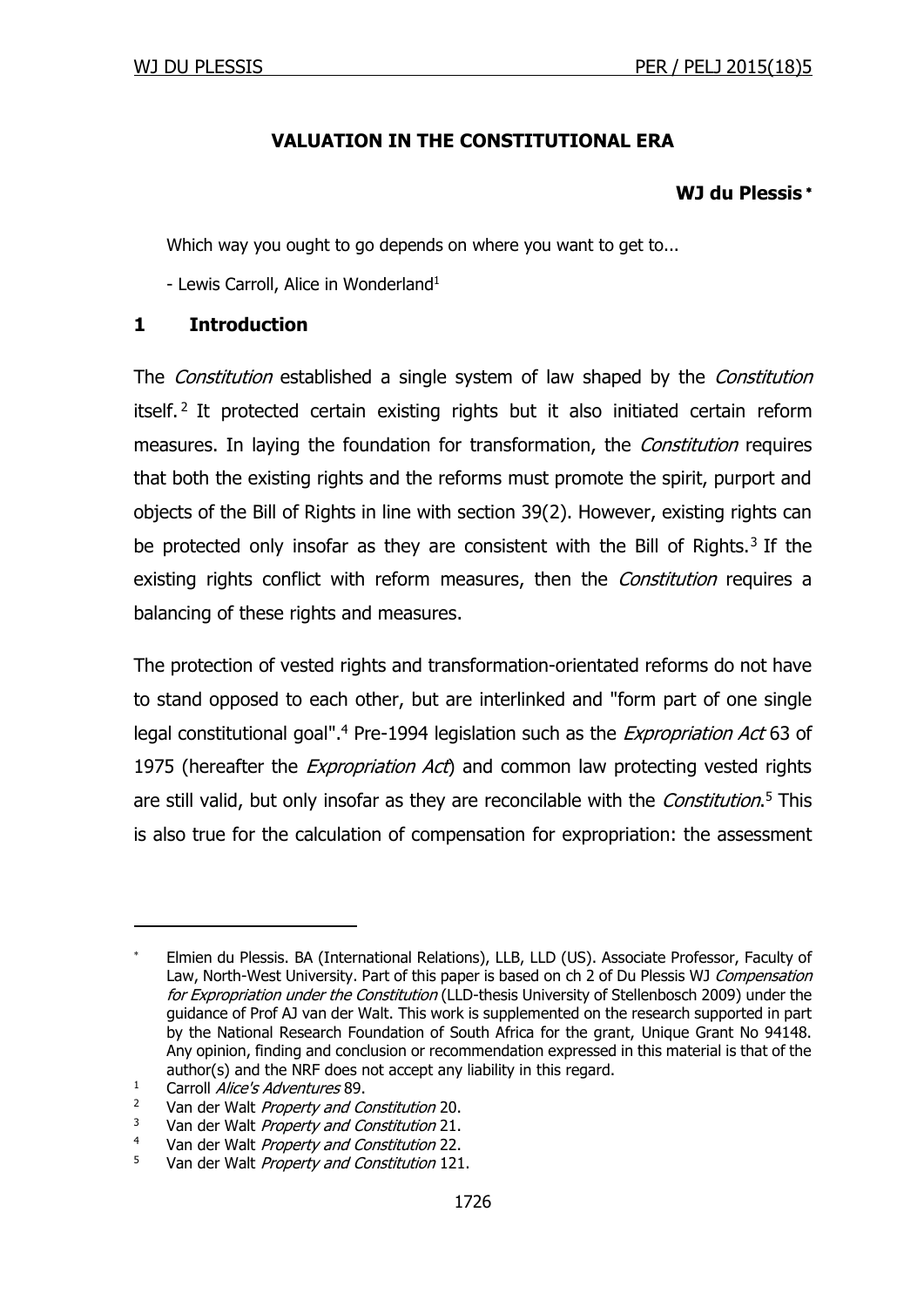methods employed before the adoption of the *Constitution* are valid only in so far as they are not in conflict with the Constitution.

In an effort to bring the legislation in line with the *Constitution*, the *Expropriation* Bill B4-2015 (hereafter the *Expropriation Bill*)<sup>6</sup> is currently before parliament, bringing the issue *inter alia* of the calculation of compensation into consideration. The *Expropriation Bill* has been met with opposition in parliament on the grounds that it threatens property rights in South Africa and would allow for compensation at lower than market value.<sup>7</sup>

Where pre-constitutional expropriation law aimed at compensating at market value, the new constitutional order aims for "just and equitable" compensation. The call has been made for a "transformative, constitutional legal culture of expropriation", ${}^{8}$ but there was a further call for providing specific tools for judges to use in order for them to be able to come to an acceptable conclusion in specific cases.<sup>9</sup>

This article will firstly provide a critique of the notion that market value is objective, the be-all and end-all of calculating compensation, and will secondly provide guidelines to use when calculating compensation. In doing this it is necessary to look at the rationale offered by courts for paying compensation upon expropriation, before looking at the centrality of the market value, pre-constitution. It will be argued that under the *Constitution*, market value still occupies a central space. Thereafter different compensation methods will be discussed to show how the choice of valuation method can influence the substantive property goal

<sup>&</sup>lt;sup>6</sup> Also see the *Property Valuation Act* 17 of 2014 that aims "[t]o provide for the establishment, functions and powers of the Office of the Valuer-General" to help with the regulation of the valuation of property in the context of land reform, as well as property that the Department (of Rural Development and Land Reform) wants to acquire or dispose of. The Act provides a framework for "fair and consistent land values", and aims to set norms, standards and guidelines for the validation of the integrity of valuation data by shifting the focus from "market value" to "fair compensation". See National Assembly 2014 https://pmg.org.za/hansard/18525/. It does not, however, deal with the methods of calculating compensation and due to space restrictions will not be discussed in this article.

<sup>7</sup> See National Assembly 2014 https://pmg.org.za/hansard/18525/.

<sup>&</sup>lt;sup>8</sup> Du Plessis *Compensation for Expropriation* 300.

Sluysmans, Verbist and De Graaff 2014 EPLJ 29.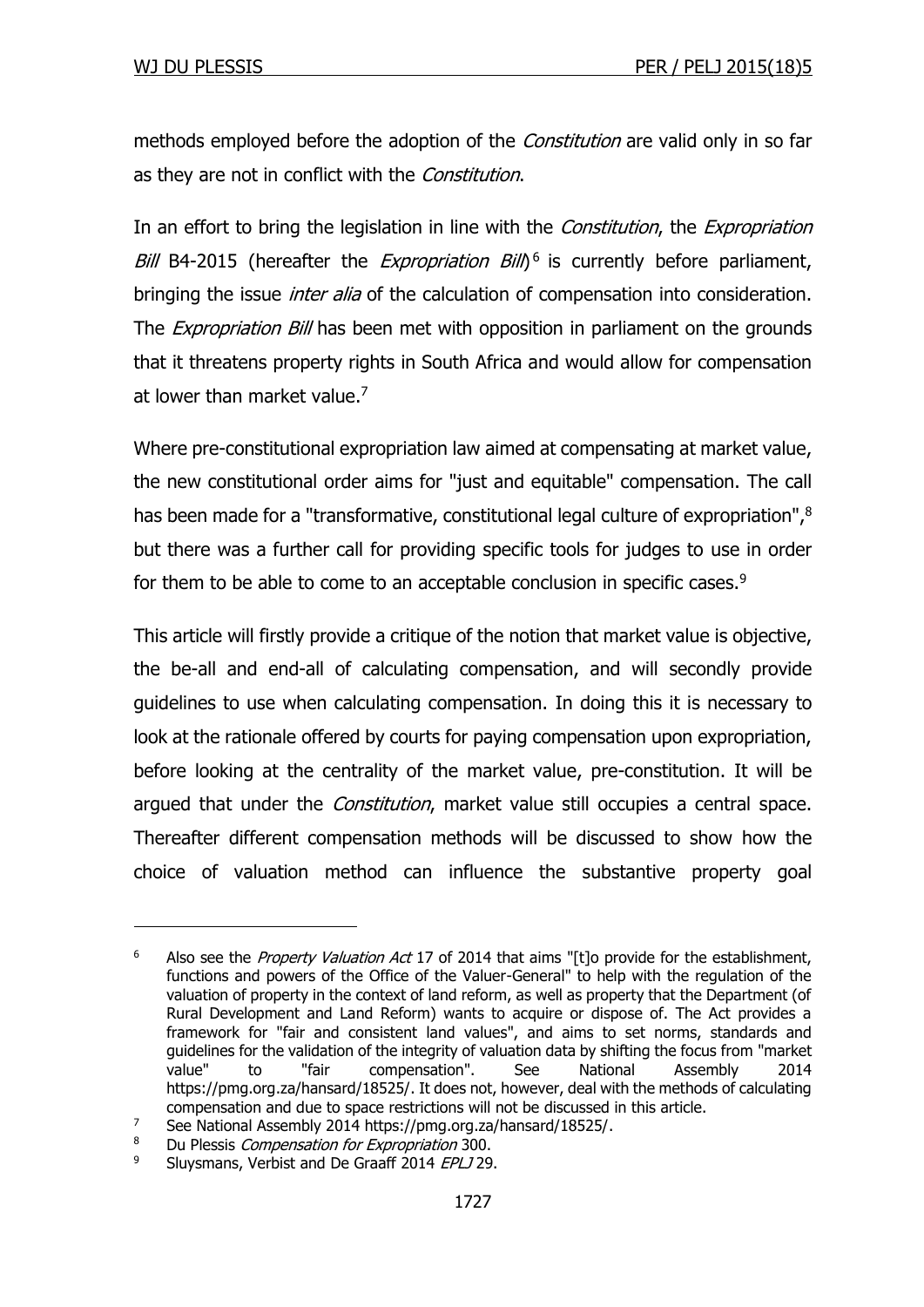compensation wishes to reach, where after the conclusion will provide for a different framework.

# **2 Calculation of compensation before the Constitution**

## **2.1 The rationale for paying compensation**

Before the adoption of the *Constitution*, the assessment of compensation was based on the assumption that the legislator did not intend to take away rights without compensation, and in cases where there was doubt whether or not compensation was payable, that assumption tipped the balance in favour of payment.<sup>10</sup> A single individual or small group could not be required without compensation to sacrifice her or their property for something that would benefit the broad public. Therefore, if an individual was forced to contribute unequally to something that was of public benefit, compensation was due. $11$  Compensation was meant to place the individual in the position she would have been in, had the expropriation not occurred.

# **2.2 The centrality of market value**

 $\overline{a}$ 

Section 12(1) of the *Expropriation Act* sets out how compensation should be calculated, namely through the determination of the value that property would fetch in the open market. This amount is commonly referred to as the market value. The determination of market value as the compensation norm is based on the assumption that in the property market there will always be a free interchange between supply and demand. The rationale is that the market price will be determined by the economic principles of supply and demand, thereby determining

 $10$  Krause v SAR&H 1948 4 SA 554 (O) 562-563; Sandton Town Council v Erf 89 Sandown Extension 2 (Pty) Ltd 1986 4 SA 576 (W) 579; Oosthuizen v SAR&H 1928 WLD 52 62.

<sup>&</sup>lt;sup>11</sup> This links with what the French refer to as "*égalité devant les charges publiques*" and the Germans as "Aufopferung", implying that every member of the public should contribute to society's burdens according to that person's abilities. See Gildenhuys Onteieningsreg 3.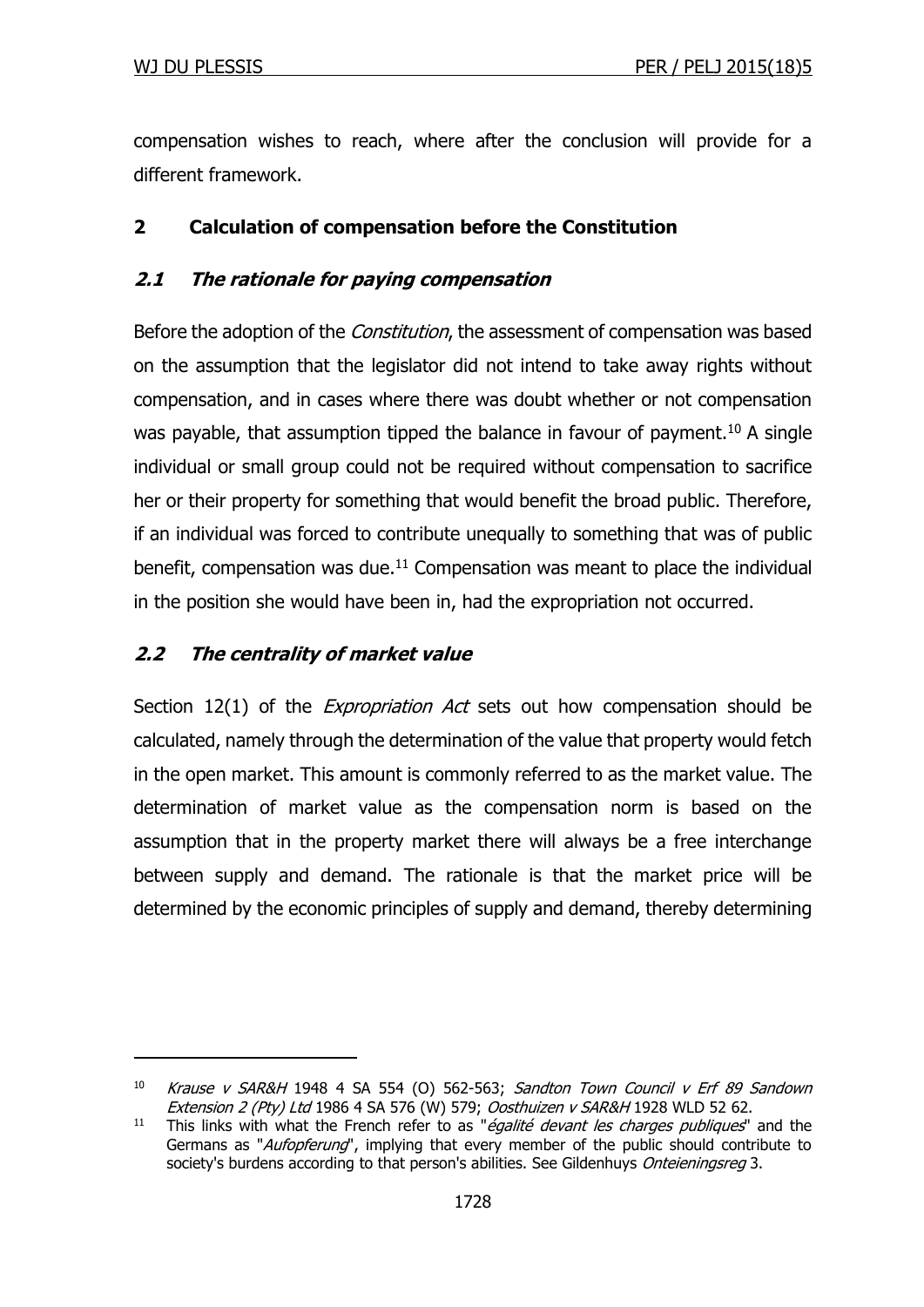the "equivalent in value ... of the property loss". <sup>12</sup> This method of calculation was adopted in South African case law.<sup>13</sup>

# 2.2.1 The problem with market value

Market value is a problematic concept because in transactions of sale the market is a relatively unrestrained phenomenon where sellers and buyers bargain until they reach an acceptable price level, and such bargaining is usually done without many artificial constraints. The problem thus lies in the fact that one must imagine compensating a compulsory purchase in terms of exactly the opposite, namely a free market transaction where the price level is determined by the relatively free will of the buyer and the seller. The determination of market value is therefore an informed guess.<sup>14</sup>

Further, market price is not static. Changes over time can influence the price, and inflation can play a big role. Events that lead to a sudden increase in the market price are often ignored, especially in cases where the comparative method $15$  is used to determine the market value and the properties used in comparison were sold before such rapid fluctuations took place. <sup>16</sup> Such a determination of market value does not attempt to consider or capture the value of the properties to the owners themselves.<sup>17</sup>

Notwithstanding the problems with this approach, the courts have usually found a way to apply the open market test, even where it has been very difficult to do so.<sup>18</sup>

<sup>&</sup>lt;sup>12</sup> Estate Marks v Pretoria City Council 1969 3 SA 227 (A) 254.<br><sup>13</sup> Estate Marks v Pretoria City Council 1969 3 SA 227 (A) 254.

<sup>&</sup>lt;sup>13</sup> Estate Marks v Pretoria City Council 1969 3 SA 227 (A) 254.<br><sup>14</sup> Bestuursraad van Sebokeng v M & K Trust & Finansiële Maat

<sup>14</sup> Bestuursraad van Sebokeng v M & K Trust & Finansiële Maatskappy (Edms) Bpk 1973 3 SA 376 (A); Minister of Lands and Natural Resources v Moresby-White 1978 2 SA 898 (RAD); Krause v SAR&H 1948 4 SA 554 (O).

 $15$  See para [0.](#page-12-0)

See the arguments made in Mhlanganisweni Community v Minister of Rural Development and Land Reform 2012 ZALCC 7 (19 April 2012).

<sup>&</sup>lt;sup>17</sup> For instance, if the owner is disabled and made renovations to accommodate this disability, this will not be taken into account when determining market value.

 $18$  Todd v Administrator Transvaal 1972 2 SA 874 (AD) 881-882; May v Reserve Bank of Zimbabwe; Thomas Family v Reserve Bank of Zimbabwe; Cairns Family Trust v Reserve Bank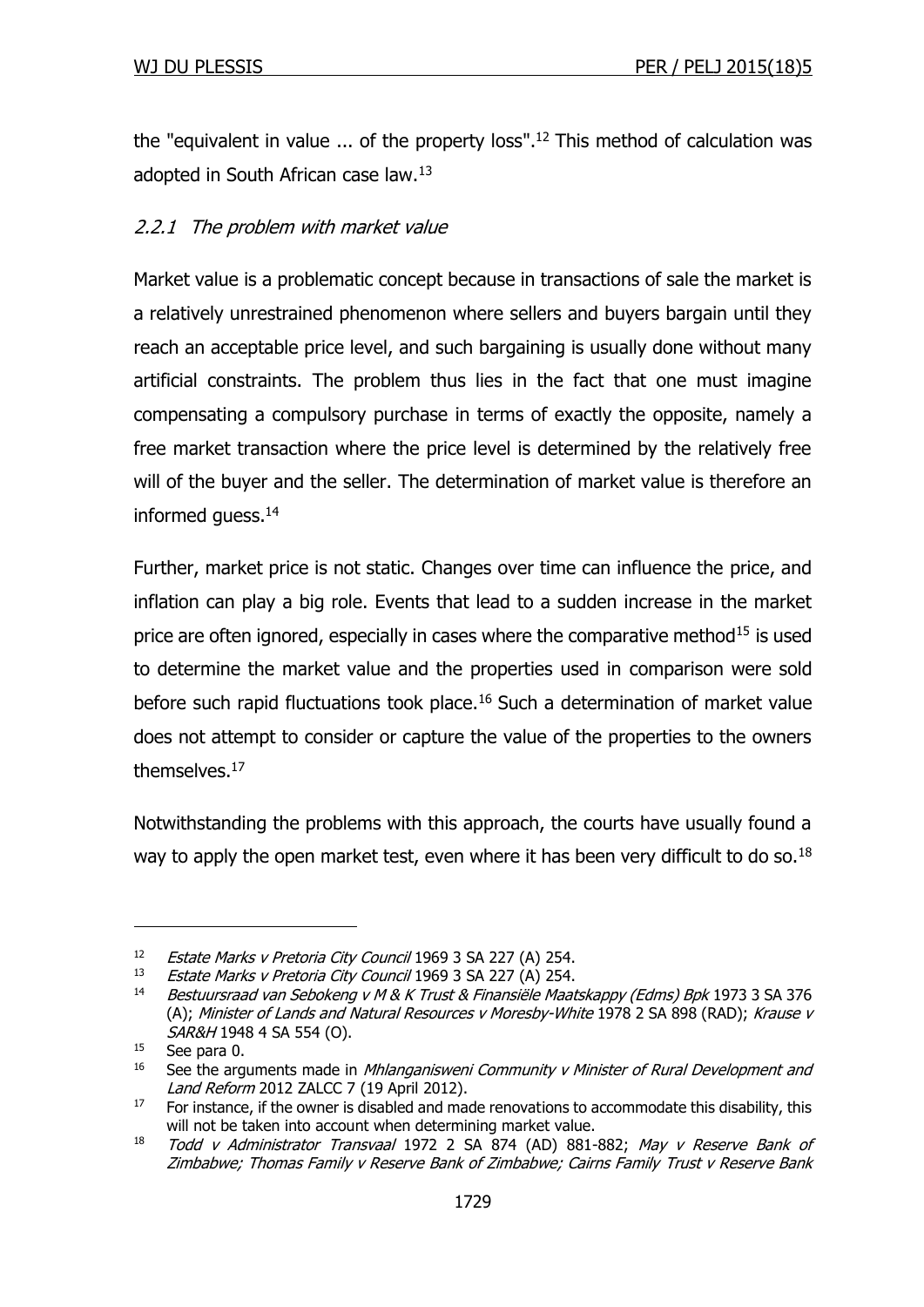The market value test plays a central role in South African expropriation law, and in order to determine the market value one has to hypothesise what the property would have realised if sold on an open market by a willing seller to a willing buyer.

But the willing buyer willing seller method of determining market value has also been described as illusory, since the bargaining process is constrained by a compulsory sale, and the seller is more often than not unwilling to sell.<sup>19</sup> As King J stated in *Southern Transvaal Buildings (Pty) Ltd v Johannesburg City Council*:<sup>20</sup>

Notwithstanding, the law enjoins me to transport myself into a world of fiction and to don the mantle of a super valuator, overriding, if necessary, the views expressed by men experienced in the valuation of property and whose views are relied upon almost daily by willing purchasers and sellers. I must at one and the same time be the willing seller and the willing buyer, both well-informed, and I must arrive at a price in a market that did not exist at the time of expropriation. This is sobecause I must ignore any enhancement or diminution in value flowing from the expropriation or the scheme causing the expropriation. It is an Alice in Wonderland world in which the consideration of principles of valuation and the opinions expressed by experienced property valuators make the task of the super valuator seemingly "curiouser and curiouser".

Despite the *Constitution* requiring "just and equitable" compensation, not much has changed.

# **3 The influence of the Constitution on the calculation of compensation**

# **3.1 Introduction**

 $\overline{a}$ 

The Constitution now provides a new framework in which the *Expropriation Act* should be interpreted. Section 25(2)(b) sets out the requirement that compensation is due upon expropriation. Section 25(3) determines that at the time of expropriation the amount of the compensation and the time and manner of

of Zimbabwe; Frogmore Tobacco Estates (PVT) Ltd v Reserve Bank of Zimbabwe 1985 4 SA 185 (ZH); Southern Transvaal Buildings (Pty) Ltd v Johannesburg City Council 1979 1 SA 949 (W) 953; Minister of Agriculture v Estate Randeree 1979 1 SA 145 (A) 183.

<sup>&</sup>lt;sup>19</sup> Jacobs *Law of Expropriation* 61.<br><sup>20</sup> Southern Transvaal Buildings *(E* 

Southern Transvaal Buildings (Pty) Ltd v Johannesburg City Council 1979 1 SA 949 (W) 955-956.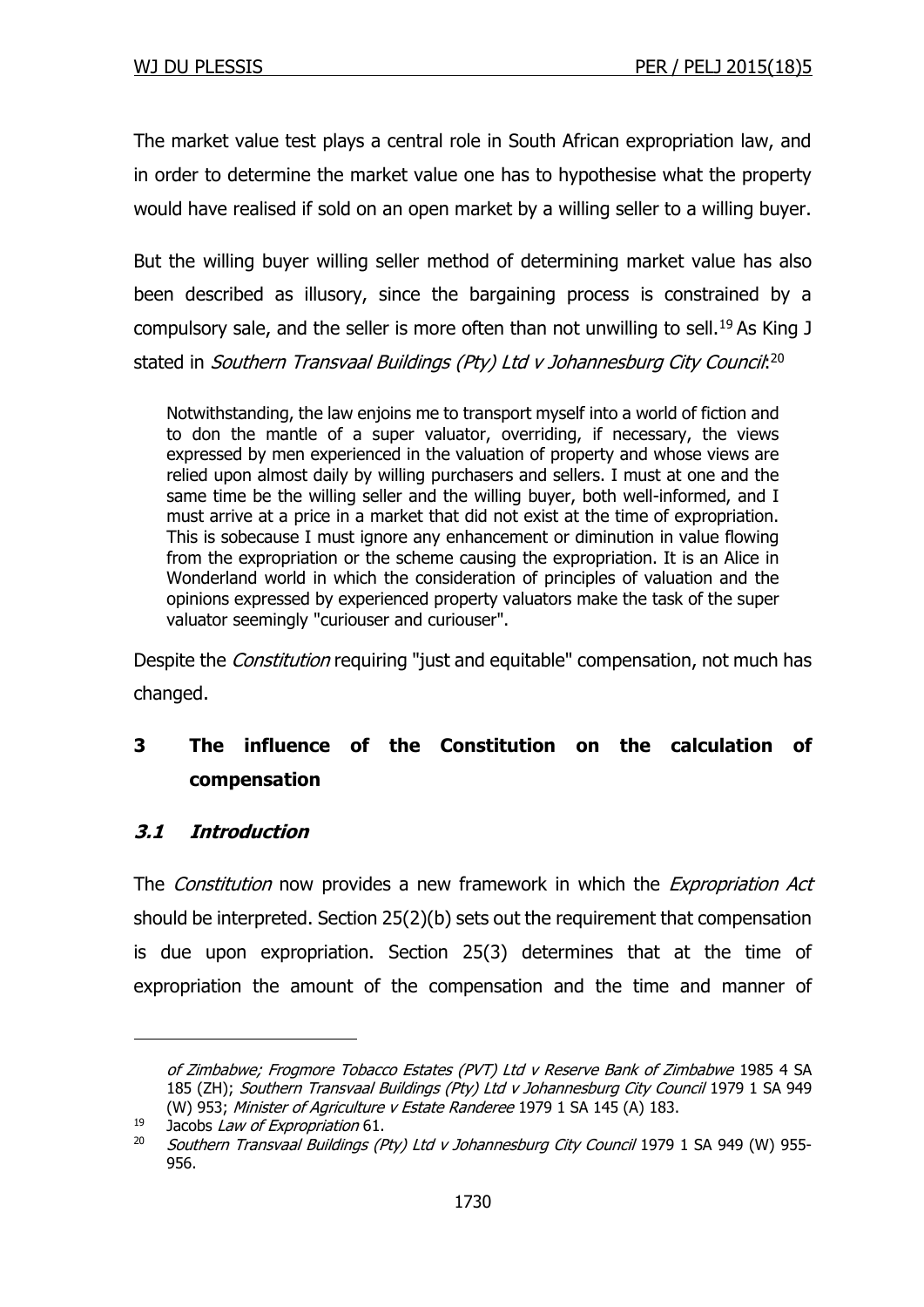payment must be just and equitable, striking an equitable balance between the person whose property is expropriated and the public interest. All relevant circumstances must be taken into account, including the factors listed in section  $25(3)(a)-(e).<sup>21</sup>$ 

# **3.2 The rationale of paying compensation**

The aim of compensation under the constitutional dispensation is, as in preconstitutional expropriation, not to oblige the individual on his or her own to carry the burden of something that is in the public benefit. However, the *Constitution* aims to do this by balancing the interest of the public with the interest of those affected (the individuals), and this might not always mean paying market value.

Case law, however, seems to return to the pre-constitutional rationale for the payment of compensation. In *Du Toit v Minister van Transport*<sup>22</sup> it was held that the expropriatee must be put in the same position he would have been in, but for the expropriation. In *City of Cape Town v Helderberg Park Development (Pty) Ltd<sup>23</sup>* it was held that an owner may not be better or worse off because of the expropriation and that a monetary award must restore the *status quo ante.* Khumalo v Potgieter<sup>24</sup> stated that compensation is paid to ensure that the expropriatee is justly and equitably compensated for his loss, while *Hermanus*  $v$ Department of Land Affairs: In Re Erven 3535 and 3536, Goodwood<sup>25</sup> ruled that the expropriatee is compensated for the loss of the property. This sentiment was echoed in *Ex Parte Former Highlands Residents*,<sup>26</sup> where it was found that the interest of the expropriatee requires full indemnity when expropriated, and therefore it is possible to pay *more* than market value. In Haakdoornbult Boerdery

<sup>&</sup>lt;sup>21</sup> See para [0.](#page-8-0)<br><sup>22</sup> Du Toit v.M

<sup>&</sup>lt;sup>22</sup> Du Toit v Minister of Transport 2006 1 SA 297 (CC) para 22.<br><sup>23</sup> City of Cane Town y Helderberg Park Development (Pty) Ltd.

City of Cape Town v Helderberg Park Development (Pty) Ltd 2007 1 SA 1 (SCA) para 21.

 $24$  Khumalo v Potgieter 2000 2 All SA 456 (LCC) para 22.

 $25$  Hermanus v Department of Land Affairs: In Re Erven 3535 and 3536, Goodwood 2001 1 SA 1030 (LCC) para 15.

<sup>&</sup>lt;sup>26</sup> Ex Parte Former Highland Residents; In Re: Ash v Department of Land Affairs 2000 2 All SA 26 (LCC) paras 34-35.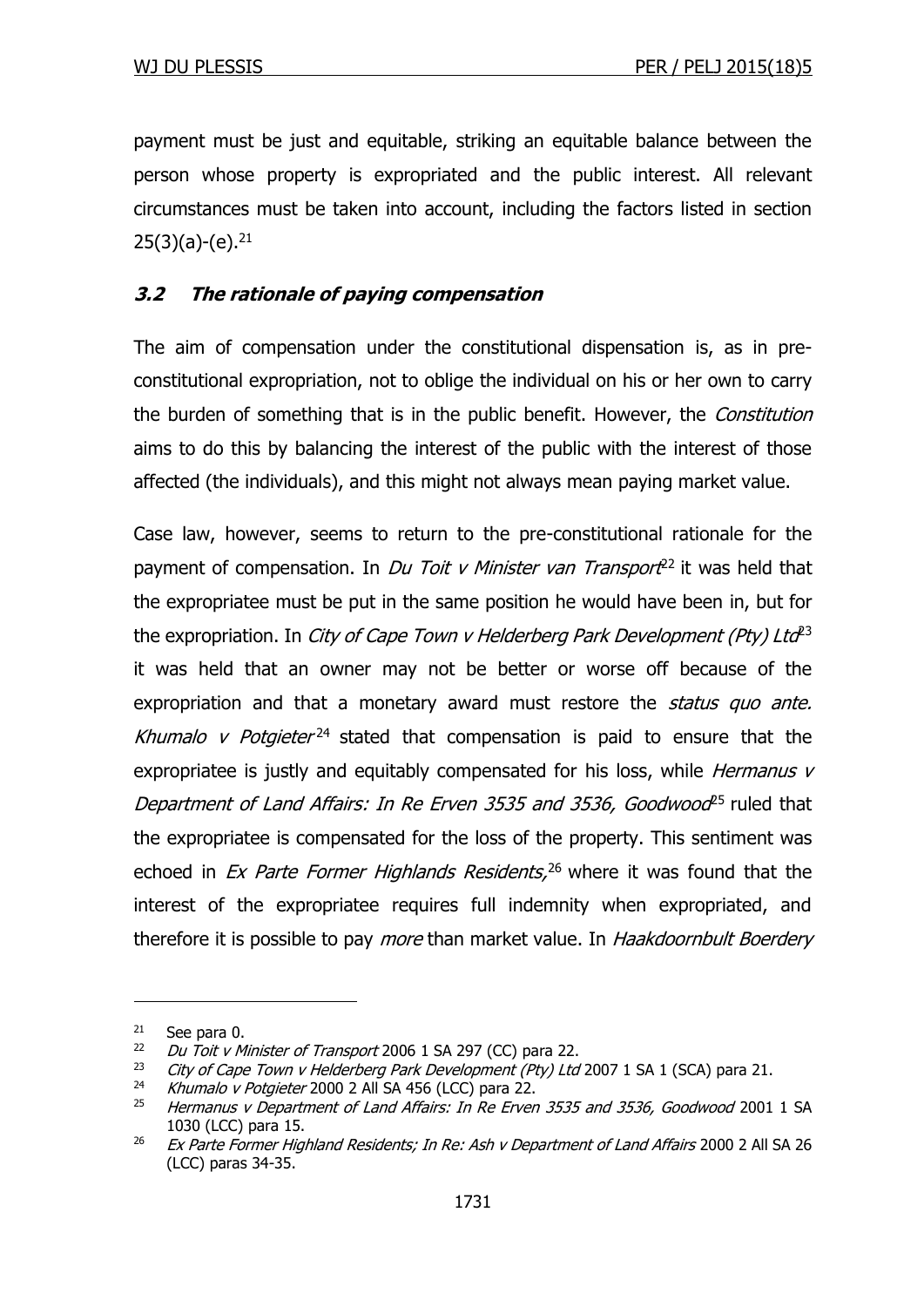CC v Mphela<sup>27</sup> the court ruled that for compensation to be fair it must recompense. In other words, it must put the dispossessed, insofar as money can do it, in the same position the person would have been in had the land not been taken. This compensation might not always be market value, and it seems as if the court accepts that it can be something more than market value:

[b]ecause of important structural and politico-cultural reasons indigenous people suffer disproportionately when displaced and Western concepts of expropriation and compensation are not always suitable when dealing with community-held tribal land. A wider range of socially relevant factors should consequently be taken into account, such as resettlement costs and, in appropriate circumstances, solace for emotional distress.<sup>28</sup>

More recently, the court in *Mhlanganisweni Community v Minister of Rural* Development and Land Reform<sup>29</sup> relied on several foreign dicta to show that the purpose of compensation is to recompense. The court regarded market value as an important circumstance to take into account when determining compensation.

In Florence v Government of the Republic of South Africa<sup>30</sup> the Constitutional Court, in the context of a restitution claim, opted for the "generous construction [rather than] a merely textual or legalistic one to afford claimants the fullest possible protection of their constitutional guarantees". 31 However, when calculating compensation the court warned that the burden on the fiscus was an important consideration, as compensation claims are paid from taxpayer's money and therefore need to advance a public purpose.<sup>32</sup> The court thus acknowledged the proportionality, or the balance, that is required between the interest of the individual and that of the public.

<sup>&</sup>lt;sup>27</sup> Haakdoornbult Boerdery CC v Mphela 2007 5 SA 596 (SCA) para 48.<br><sup>28</sup> Haakdoornbult Boerdery CC v Mphela 2007 5 SA 506 (SCA) para 48.

Haakdoornbult Boerdery CC v Mphela 2007 5 SA 596 (SCA) para 48.

<sup>&</sup>lt;sup>29</sup> Mhlanganisweni Community v Minister of Rural Development and Land Reform 2012 ZALCC 7 (19 April 2012).

<sup>&</sup>lt;sup>30</sup> Florence v Government of the RSA 2014 6 SA 456 (CC).

<sup>&</sup>lt;sup>31</sup> Florence v Government of the RSA 2014 6 SA 456 (CC) para 48.<br><sup>32</sup> Elerence v Government of the RSA 2014 6 SA 456 (CC) para 71.

Florence v Government of the RSA 2014 6 SA 456 (CC) para 71.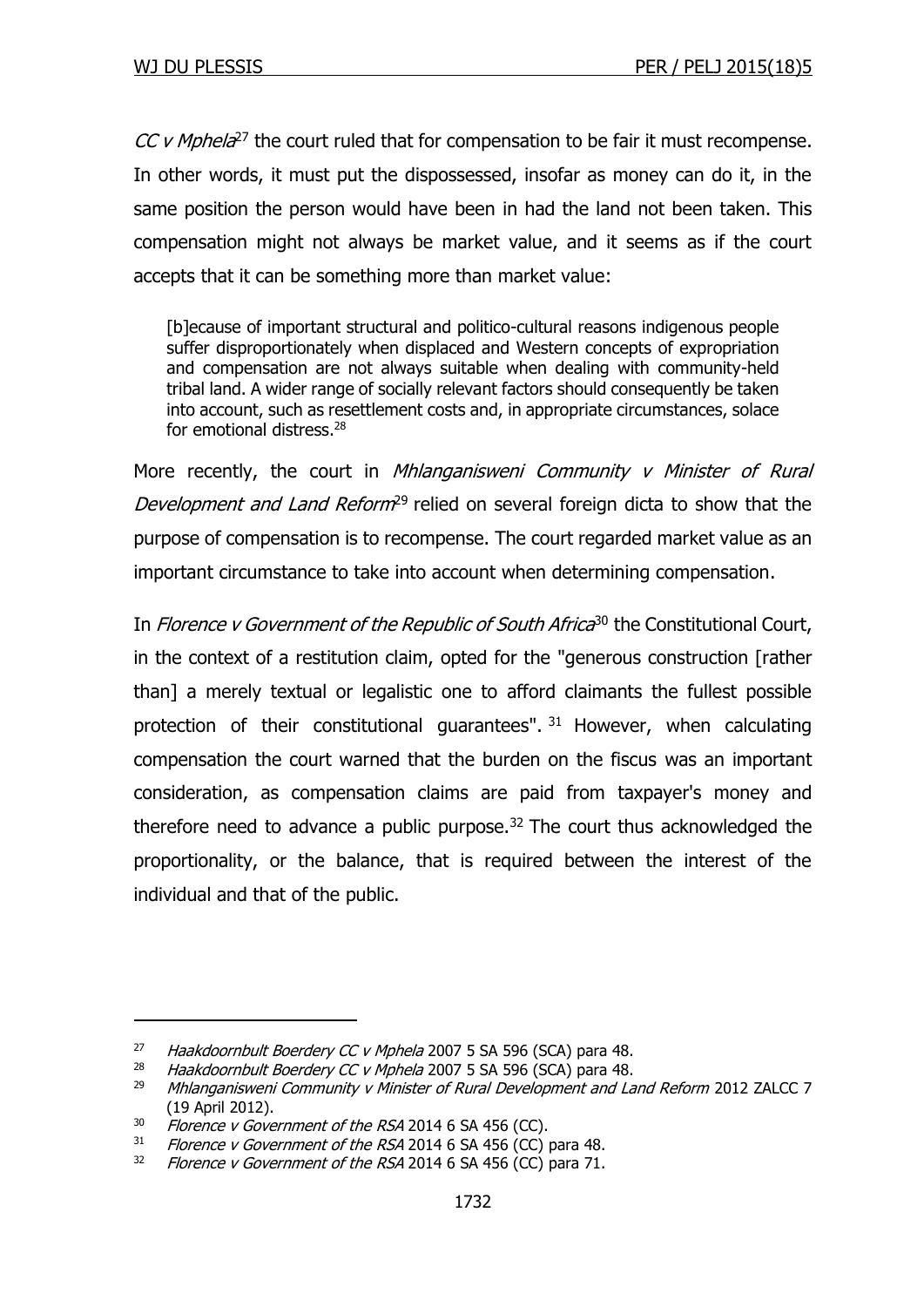Despite the focus on recompensing the individual, the central principle should remain that the amount of compensation should reflect an equitable balance between the public interest and the interests of those affected. This balance must be established with reference to the relevant circumstances. This requires looking at each case individually with regard to the individual property interest that might stem from the pre-constitutional era, and the constitutional framework and its legitimate reform efforts. A decision on what is just and equitable cannot be made in the abstract without due regard to the context of the expropriation, but should take into account the broader scheme of the Constitution.<sup>33</sup>

# <span id="page-8-0"></span>**3.3 Factors that must be taken into account to determine "just and equitable" compensation**

# 3.3.1 Application of the factors

The *Constitution* directs a valuer to consider a list of factors that must be taken into account when considering what is "just and equitable" compensation. Subsections 25(3)(a)-(e) may not be applicable in all cases, and it might be that in certain circumstances a particular subsection is more relevant than others are. However, it is important that *all* relevant circumstances be taken into account in every case, including those circumstances or factors that might be relevant but not listed in section 25(3).

The courts are left to interpret how these factors interact with one another, and in Ex Parte Former Highlands Residents, <sup>34</sup> Gildenhuys J formulated a two-step approach when calculating compensation. The court concluded that market value plays a central role.<sup>35</sup> Therefore, when calculating compensation the courts should

<sup>33</sup> Van der Walt Constitutional Property Law 509.<br> $34.5 \times$  Parte Former Highland Posidenter In Rev 4d

Ex Parte Former Highland Residents; In Re: Ash v Department of Land Affairs 2000 2 All SA 26 (LCC) paras 34-35.

<sup>&</sup>lt;sup>35</sup> This is not entirely true. Many jurisdictions acknowledge that compensation need not be market value. This is particularly so in Germany, where what is required is an equitable balance between the public interest and the interests of those affected. See for example BVerfGE 24, 367 [1968] (Hamburgisches Deichordnungsgesetz).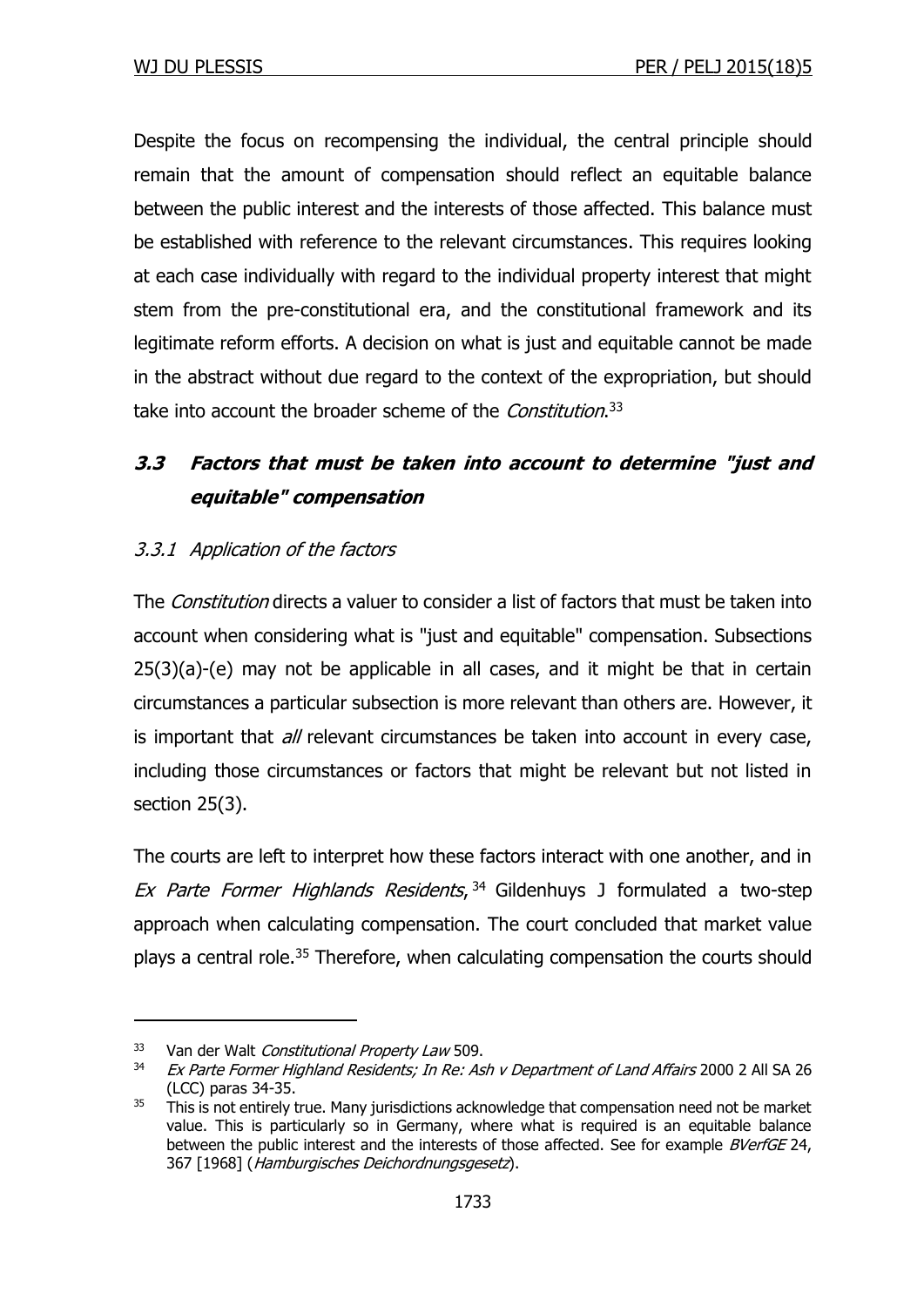first determine the market value of the property (since it is easily quantifiable),  $36$ and then, based on the list in section 25(3), adjust the amount either upwards or downwards.<sup>37</sup> Market value is to be elevated to a central or starting position in determining compensation, with the factors in the discretion of the judge determining by how much the compensation should be increased or decreased. The Constitutional Court in *Du Toit v Minister of Transport*<sup>38</sup> adopted this approach:

The approach of beginning with the consideration of market value […] and thereafter deciding whether the amounts are just and equitable is not novel. […] Nevertheless, the judge pointed out that the market value of the expropriated property could become the starting point in the application of section 25(3) of the Constitution since it is one of the few factors in the section which is readily quantifiable. Thereafter, an amount may be added or subtracted as the relevant circumstances in section 25(3) may require. […] For this reason, the approach adopted here which applies the Act as a starting point and proceeds to apply section 25(3) of the Constitution may not be suitable in all cases. It is, however, the most practicable one in the circumstances of this case where there is no challenge to the constitutionality of the Act.

The factors in the list can play a significant role in the valuation of "just and equitable" compensation, and will be discussed briefly below.<sup>39</sup>

## 3.3.2 Current use of the property

 $\overline{a}$ 

The first factor in section 25(3)(a) provides that the current use of the property could be a relevant circumstance that could influence the amount of the compensation. This cannot be used as a merely punitive measure as to do so would be against the public purpose.<sup>40</sup> This means that the owner cannot be punished for not using the land in a certain way.<sup>41</sup> It remains necessary to balance the interest

<sup>&</sup>lt;sup>36</sup> Budlender "Constitutional Protection of Property Rights" 1-60 rightly notes that market value is preferred because it is seen as "objective", but yet it is difficult to determine the exact market value because there are many variables that need to be considered when determining it.

 $37$  Ex parte former Highland Residents: In Re Ash v Department of Land Affairs 2000 2 All SA 26 (LCC) paras 34-35.

<sup>&</sup>lt;sup>38</sup> Du Toit v Minister of Transport 2006 1 SA 297 (CC) para 37.

<sup>&</sup>lt;sup>39</sup> A more detailed account can be found at Du Plessis Compensation for Expropriation 105.

<sup>&</sup>lt;sup>40</sup> Van der Walt *Constitutional Property Law* 512-513.<br><sup>41</sup> Eor example: if an owner is not using agricultural la

For example: if an owner is not using agricultural land for agricultural purposes, this cannot be a reason for a downward adjustment.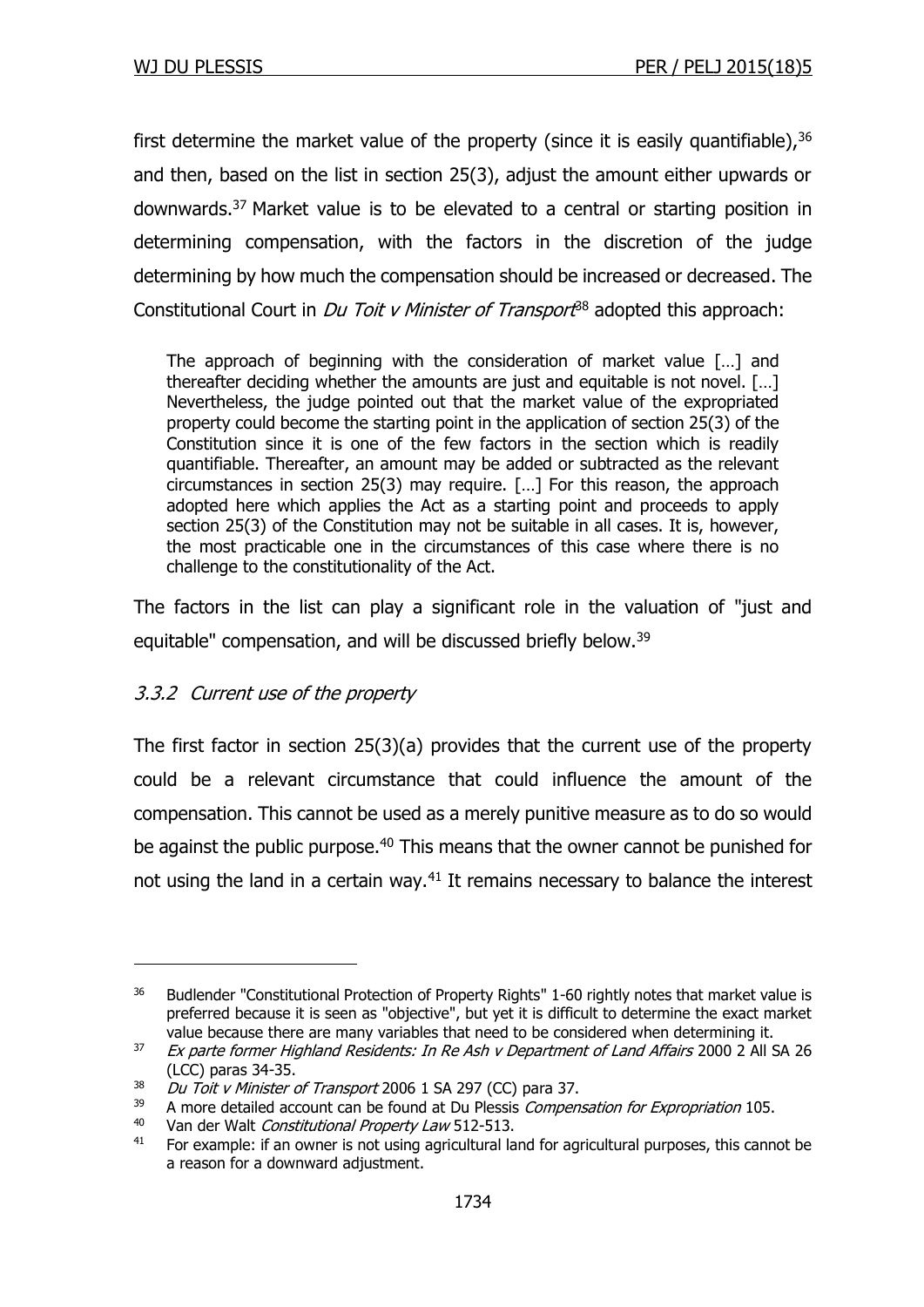of those affected with the public interest. The use of the property could be applicable in cases such as President of the Republic of South Africa v Modderklip Boerdery (Pty) Ltd.<sup>42</sup> when land is occupied unlawfully, and the market value is depressed because of it, the court could adjust compensation upwards to counter the negative effect of the unlawful occupation.<sup>43</sup>

# 3.3.3 The history of the acquisition and use of the property

It is not only the current use of the property but also the history of the acquisition of the property that can influence the compensation amount. Section 25(3)(b) includes cases where the apartheid state expropriated property and sold it well below market value.<sup>44</sup> In many of these cases the state made land available to white farmers at well below market value. <sup>45</sup> If such an owner were now expropriated for land reform purposes, it would be unfair to offer full market value compensation. Such an owner should not be allowed to benefit twice from apartheid.<sup>46</sup>

In *Mhlanganisweni*<sup>47</sup> the claimants argued that the owners do not need "full compensation" and that an owner can be required to make some compromises due to the historic benefits the owner had received. This was rejected by Gildenhuys J, as "one should not distinguish between 'rich' landowners and others in the determination of compensation". <sup>48</sup> The court held that as a matter of equity, rich people should not be considered as second-rate citizens when it comes to expropriation.

<sup>&</sup>lt;sup>42</sup> President of the RSA v Modderklip Boerdery (Pty) Ltd 2005 5 SA 3 (CC).<br><sup>43</sup> Budlender "Constitutional Protection of Property Rights" 1-60: Van der W

Budlender "Constitutional Protection of Property Rights" 1-60; Van der Walt 2005 SAJHR 144-161.

<sup>&</sup>lt;sup>44</sup> Du Plessis and Olivier 1997  $BPLD$  11.

<sup>45</sup> Budlender "Constitutional Protection of Property Rights" 1-59.

<sup>&</sup>lt;sup>46</sup> Budlender "Constitutional Protection of Property Rights" 1-59; Badenhorst 1998 De Jure 261.

<sup>&</sup>lt;sup>47</sup> Mhlanganisweni Community v Minister of Rural Development and Land Reform 2012 ZALCC 7 (19 April 2012).

<sup>&</sup>lt;sup>48</sup> Mhlanganisweni Community v Minister of Rural Development and Land Reform 2012 ZALCC 7 (19 April 2012) para 61.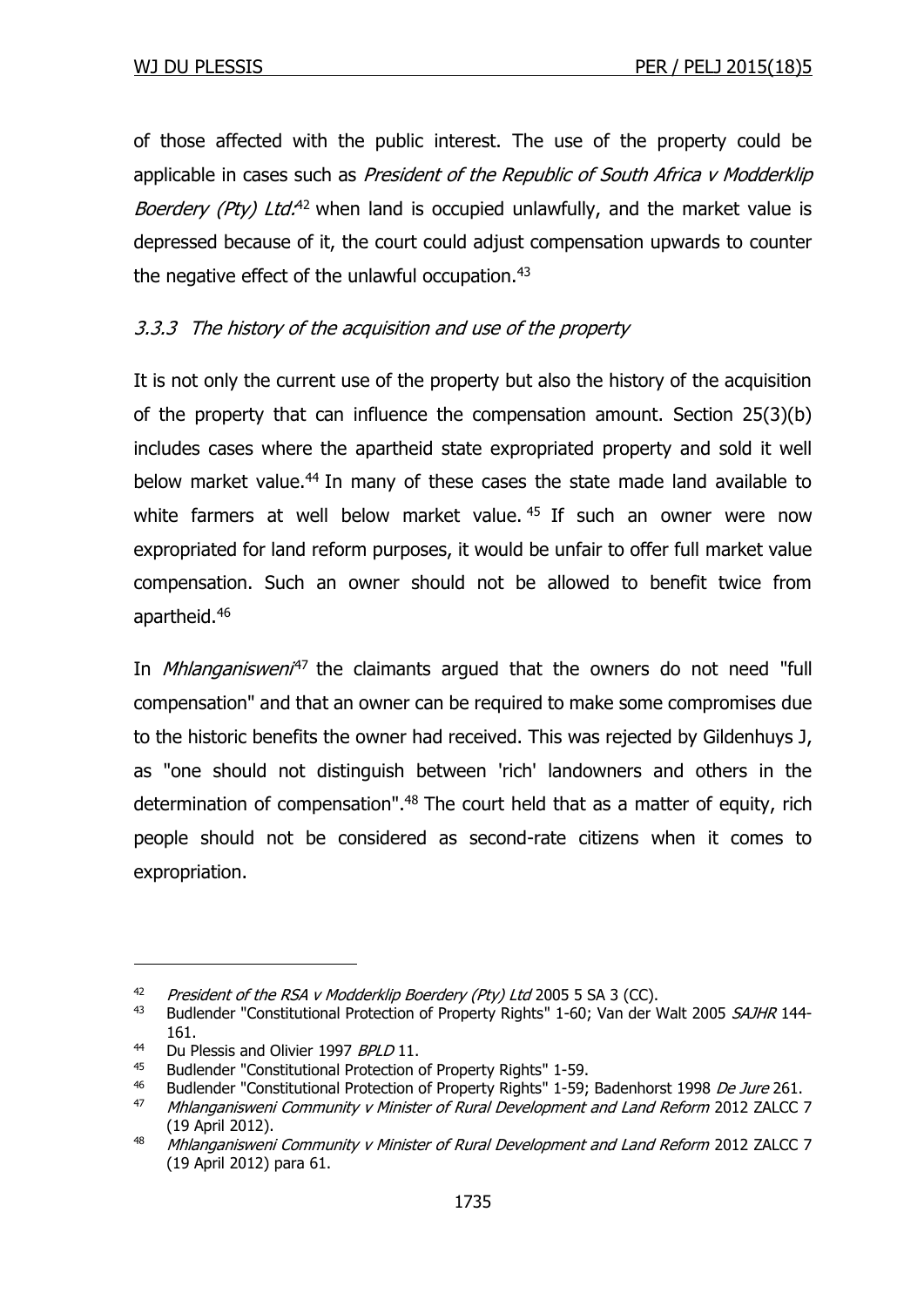# 3.3.4 Market value

Section 25(3)(c) lists market value as a factor to take into account when calculating just and equitable compensation. Market value in section 25(3)(c) probably has the same meaning as market value in section 12 of the *Expropriation Act*, although market value is not the main consideration in section 25(3).

# 3.3.5 Direct state invstment / subsidy

Section 25(3)(d) refers to instances where the acquisition by the person expropriated and the capital improvement made to such property was made to the land with the assistance of the (apartheid) state.<sup>49</sup> The rationale underlying this subsection is that the (current) state should not compensate an owner for improvements that the owner made with (apartheid) state subsidies, as it would not be just and equitable to do so.<sup>50</sup>

# 3.3.6 The purpose of the expropriation

Section 25(3)(e) requires the valuer to have regard to the purpose of the expropriation. In this regard section 25(3)(e) is complemented by section 25(4), which states that public interest includes the nation's commitment to land reform. Section 25(4) therefore circumscribes the content of public interest, while section 25(3)(e) is about the role that public purpose plays in compensation. This should also be distinguished from the requirement in section  $25(2)(a)^{51}$  that expropriation must be for a public purpose.

These five factors should be taken into account when determining the amount of compensation to be paid, but the valuer is not restricted to these factors alone.

 $49$  This applies only to direct subsidies in respect to the property.

<sup>&</sup>lt;sup>50</sup> Van der Walt *Constitutional Property Law* 512.<br><sup>51</sup> See Du Plessis "Public Purpose Requirement" fo

See Du Plessis "Public Purpose Requirement" for a more detailed discussion on the purpose of the expropriation factor.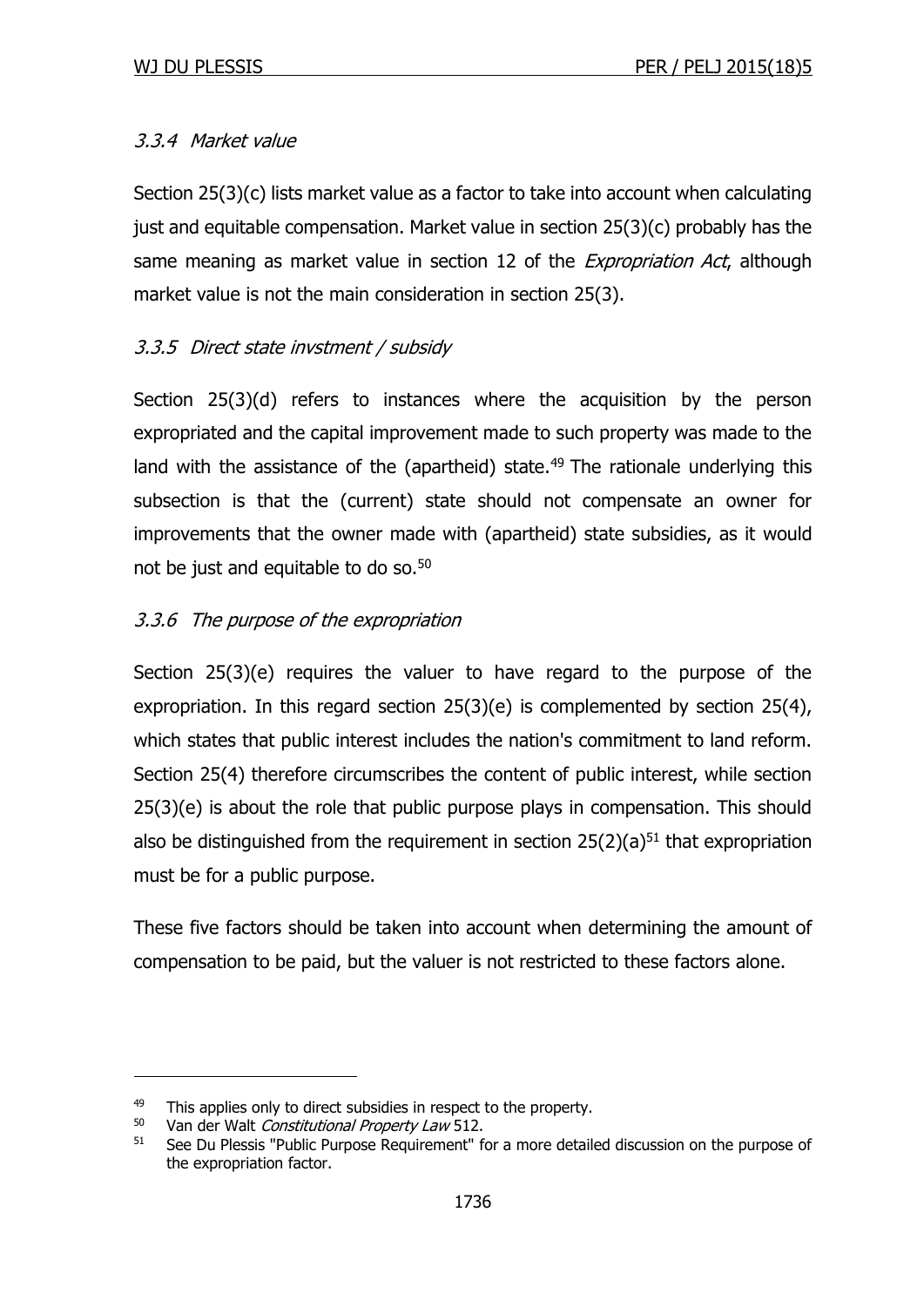## **4 The valuation of the land**

### **4.1 Introduction**

Valuers must estimate an amount of compensation based on established practical reasoning.<sup>52</sup> These lines of reasoning are not rules of law but rules of valuation.<sup>53</sup> In South Africa the *Property Valuers Profession Act* 47 of 2000 regulates valuers. They serve as expert witnesses and make use of certain valuation methods to calculate "value".<sup>54</sup> Valuators must provide the court with evidence of what a hypothetical willing buyer would pay for the expropriated property and what a hypothetical willing seller would accept.

Within the confines of section 12 of the *Expropriation Act*, courts use mainly three methods to determine market value. They are the comparative approach, the economic approach and the land residual technique. These methods present the court with evidence relating to the estimation of the market value of the property.

The methods discussed below are the most common methods used in preconstitutional case law, but are the methods still being used to evaluate property for various purposes, including expropriation. Note how all of these methods aim at calculating the "objective" market value of the property.

## <span id="page-12-0"></span>**4.2 The comparative sales or market data approach**

According to Jacobs,<sup>55</sup> the definition of this approach is "the consideration of actual sales of like lands in a like area and a determination from such comparison of the going market value of the lands in question at the date of expropriation". The

<sup>&</sup>lt;sup>52</sup> Gildenhuys "Valuations, Valuers and Appraisers" para 177.<br><sup>53</sup> Valuators, play a central role in determining the value

Valuators play a central role in determining the value of the property. Therefore, their reputation and competence are often subjected to questioning. See Minister van Waters v Theron 1856 52 ER 1219 1223.

<sup>54</sup> Mhlanganisweni Community v Minister of Rural Development and Land Reform 2012 ZALCC 7 (19 April 2012) para 26. If a judge does not accept expert testimony, the judge must make clear in the judgment why it is rejected. See Estate Marks v Pretoria City Council 1969 3 SA 227 (A) 252-253.

 $^{55}$  Jacobs Law of Expropriation 101; Minister van Waterwese v Von During 1971 1 SA 858 (A).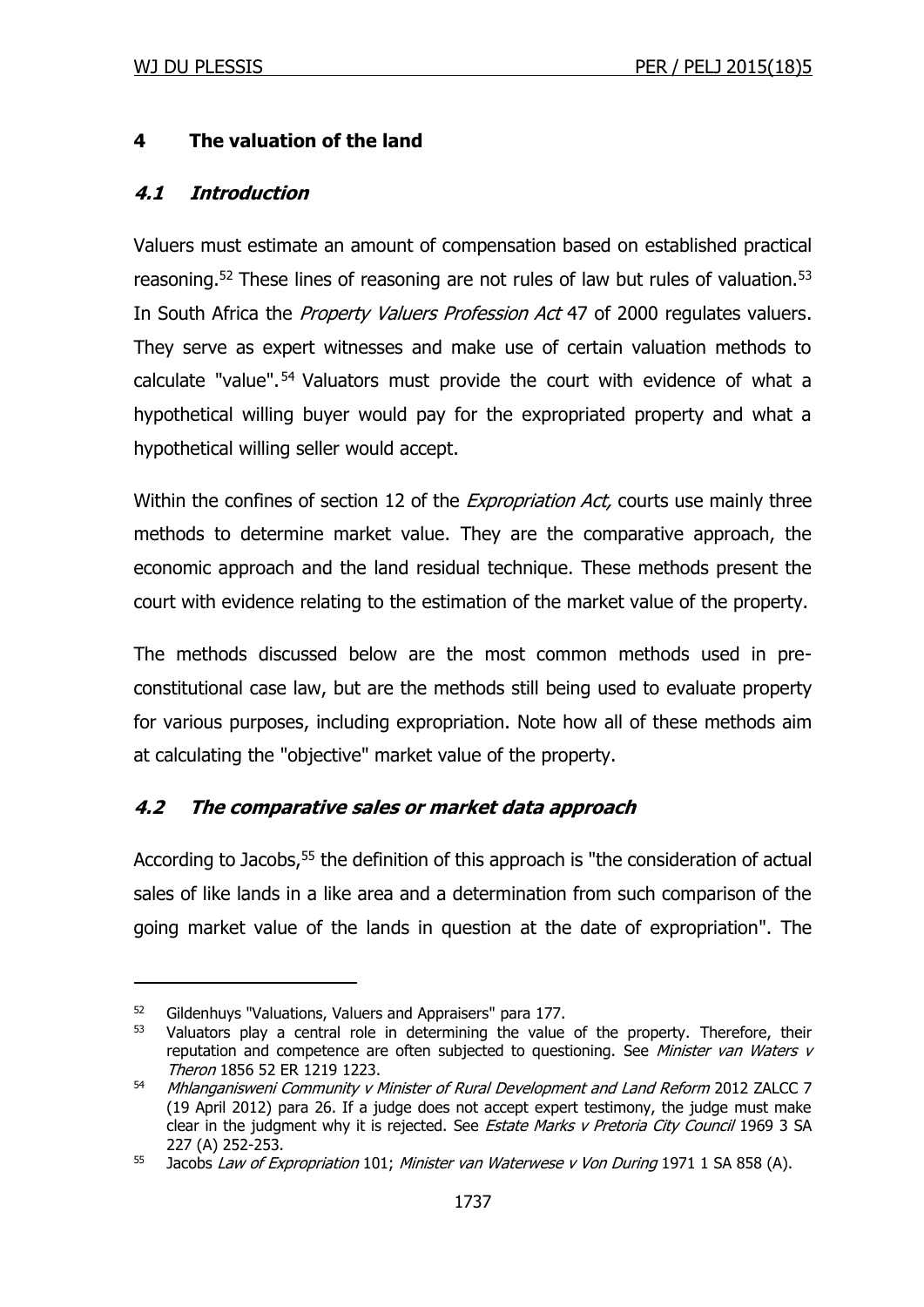method is based on the idea that a willing buyer would not pay more for land if he could get comparable land elsewhere more cheaply.<sup>56</sup> This approach has been imported into South African case law and is regarded as the most effective way of determining value.<sup>57</sup>

This method is used to determine market value, "rather than upon [speculating] as to the prices notional willing sellers and notional willing buyers would have agreed upon had they entered into contracts of sale".<sup>58</sup> It is generally regarded as a method that reduces speculation about prices.<sup>59</sup>

The most relevant and least technical principle that is applicable when determining what must be included in or excluded from such a calculation is that the price the owner paid for the property may be referred to, especially if the property was bought just before expropriation. <sup>60</sup> Only transactions at arm's length can be regarded as indicators of the market value. $61$  The expropriation price paid for comparable land can also be used as a factor to help determine the amount, but the expropriation cannot be elevated to a sales transaction.<sup>62</sup>

The properties used for comparison must be sufficiently similar to the property being expropriated to justify the comparison. Where there are discrepancies, the

 $^{56}$  Gildenhuys 1977 TSAR 1, 7.<br> $^{57}$  Todd v Minister of Public Minister

<sup>57</sup> Todd v Minister of Public Works 1958 1 SA 328 (A) 380; Bestuursraad van Sebokeng v M & K Trust & Finansiële Maatskappy (Edms) Bpk 1973 3 SA 376 (A) 390; Southern Transvaal Buildings (Pty) Ltd v Johannesburg City Council 1979 1 SA 949 (W) 956; Van Zyl v Stadsraad van Ermelo 1979 3 SA 549 (AD) 568; Thanam v Minister of Lands 1970 4 SA 85 (D). See Minister van Waterwese v Von During 1971 1 SA 858 (A) 872, where the court states that no two properties are the same, not even those adjacent to each other, but that this method is nonetheless the most reliable method of determining market value. The difference in property is merely a factor that should be taken into account when determining market value.

 $58$  In Minister of Lands and Natural Resources v Moresby-White 1978 2 SA 898 (RAD) the court per Macdonald CJ states that the property used for comparison must be property sold on the open market, and not some form of compulsory sale.

 $59$  Jacobs Law of Expropriation 102. Opera House (Grand Parade) Restaurant (Pty) Ltd v Cape Town Municipality 1989 2 SA 670 (C) 667; Minister van Waterwese v Von During 1971 1 SA 858 (A) 872.

<sup>&</sup>lt;sup>60</sup> Jacobs Law of Expropriation 103.

<sup>&</sup>lt;sup>61</sup> Jacobs *Law of Expropriation* 104, 107.

Minister van Waterwese v Von During 1971 1 SA 858 (A).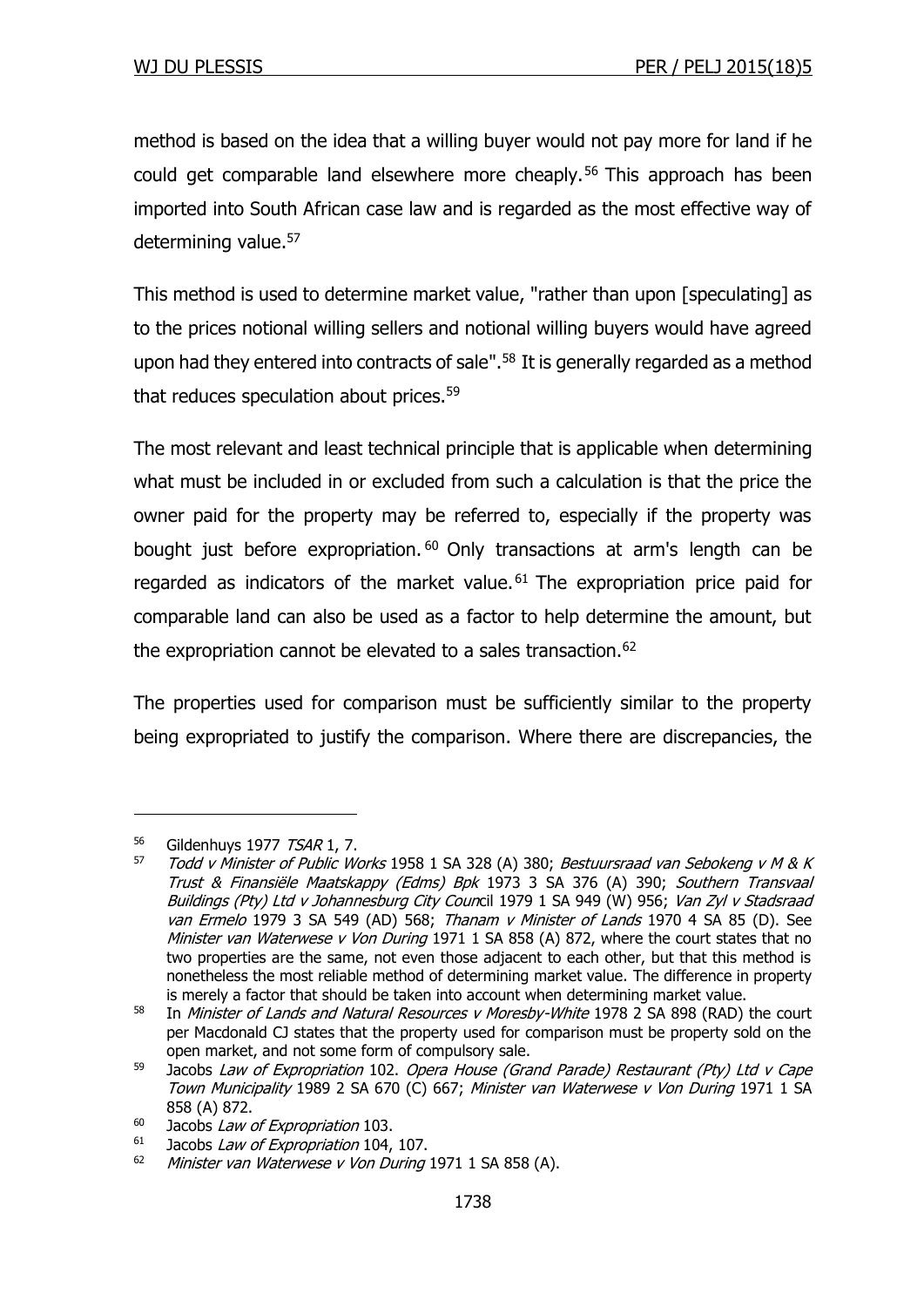valuator is expected to be creative and to take into account any facts that might influence the mind of the (hypothetical) purchaser. $63$  Employing his/her "skill and experience in deciding what a purchaser, if one were to appear, would be likely to give" would do this.<sup>64</sup>

The obvious problem with this approach is that there may be no comparable properties, or the property standing to be expropriated may have a unique feature.<sup>65</sup> In *Durban Corporation v Lewis*<sup>66</sup> the court ruled that in cases where "the land to be valued possesses some unusual, and it may be, unique features" the arbitrator has to consider all the material in front of him and determine "what a willing vendor might reasonably expect to obtain from a willing purchaser, for the land in that particular position and with those particular potentialities".<sup>67</sup> Similarly, in *Minister of Agriculture v Davey*<sup>68</sup> the court noted that adjustments often need to be made to allow for dissimilarities between properties, that this requires a judge to meddle with the evidence, and that these adjustments are often difficult to convert to monetary terms. In *Sher v Administrator, Transvaal*<sup>69</sup> the court stated that the valuation before it did not account for the property's unique characteristics. In *Minister of Agriculture v Davey*<sup>70</sup> the court found that although the comparative method was the best method to employ, the evidence on which it rests must be considered with care. One has to take into account that property is acquired in different circumstances, and that no two properties are exactly similar. In Minister van Waterwese v Von During<sup>71</sup> the fact that there was no other comparable land

<sup>&</sup>lt;sup>63</sup> Pietermaritzburg Corporation v South African Breweries Ltd 1911 AD 501 516.<br><sup>64</sup> Pietermaritzburg Corporation v South African Breweries Ltd 1911 AD 501 516.

Pietermaritzburg Corporation v South African Breweries Ltd 1911 AD 501 516. Also see Estate Marks v Pretoria City Council 1969 3 SA 227 (AD) 254.

 $65$  If one compares thoroughly, certain properties will always have a unique feature that cannot be included in such a simple comparison. Arumäe and Kein 2014 Journal of Management and Change 17.

<sup>&</sup>lt;sup>66</sup> Durban Corporation v Lewis 1942 NPD 24.

<sup>&</sup>lt;sup>67</sup> Durban Corporation v Lewis 1942 NPD 24 49.

<sup>68</sup> Minister of Agriculture v Davey 1981 3 SA 877 (A) 903A-B.

<sup>&</sup>lt;sup>69</sup> Sher v Administrator, Transvaal 1990 4 SA 545 (A) 565.

<sup>&</sup>lt;sup>70</sup> Minister of Agriculture v Davey 1981 3 SA 877 (A) 903.

Minister van Waterwese v Von During 1971 1 SA 858 (A) 904.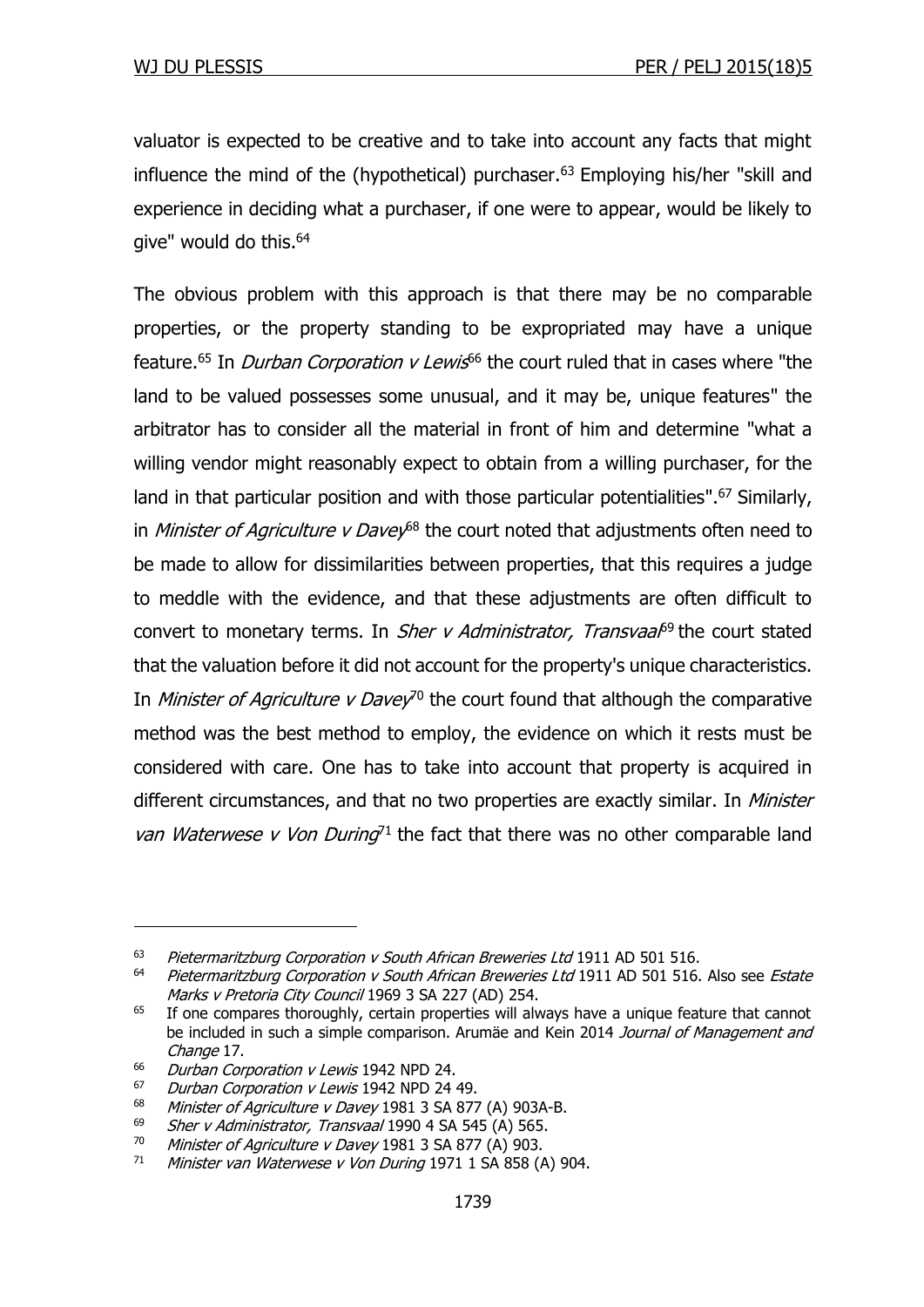did not mean that the property was without value. In such cases, reasons for the inactivity in an area should be treated as opinion evidence and with caution.

While the comparative sales method can help a great deal, especially where there are similar proprieties available with enough sales data, the data should always be treated with caution, and it should be noted that valuers in this instance at best make an informed guess as to what a willing buyer might pay and a willing seller might accept.

# **4.3 The economic or income capitalisation approach**

This approach requires the valuator to value the expropriated property by capitalising its *net* rental income.<sup>72</sup> This approach assumes that a buyer would not pay more for land providing a certain income if he could get a similar income elsewhere for less.  $73$  This method is used mostly to determine the value of investment properties.

When valuing property this way, it is only the income from the property and not the income that the management or the specific use of the property generates that is taken into account.<sup>74</sup> There are also two ways of determining the income. Direct capitalisation uses an estimate of expected income to indicate value.<sup>75</sup> The yield capitalisation method, a very complex method, discounts future benefits to present value on the assumption that the investor will recover the capital investment plus a rate of return over the course of the investment period.<sup>76</sup> The court in *Bonnet v* Department of Agricultural Credit and Land Tenure<sup>77</sup> noted that this is "a system whereby you discount six uncertainties to the fifth decimal point". In general, courts are reluctant to use it due to its complexities.

<sup>&</sup>lt;sup>72</sup> Jacobs Law of Expropriation 121-123.

<sup>&</sup>lt;sup>73</sup> Gildenhuys 1977 TSAR 7.

<sup>&</sup>lt;sup>74</sup> White v Union Government 1937 CPD 225 228.

 $75$  Gildenhuys "Valuations, Valuers and Appraisers" para 222.

<sup>&</sup>lt;sup>76</sup> Gildenhuys "Valuations, Valuers and Appraisers" para 223.<br><sup>77</sup> Bonnet y Denartment of Agricultural Credit and Land Tenu

Bonnet v Department of Agricultural Credit and Land Tenure 1974 1 All SA 18 (T).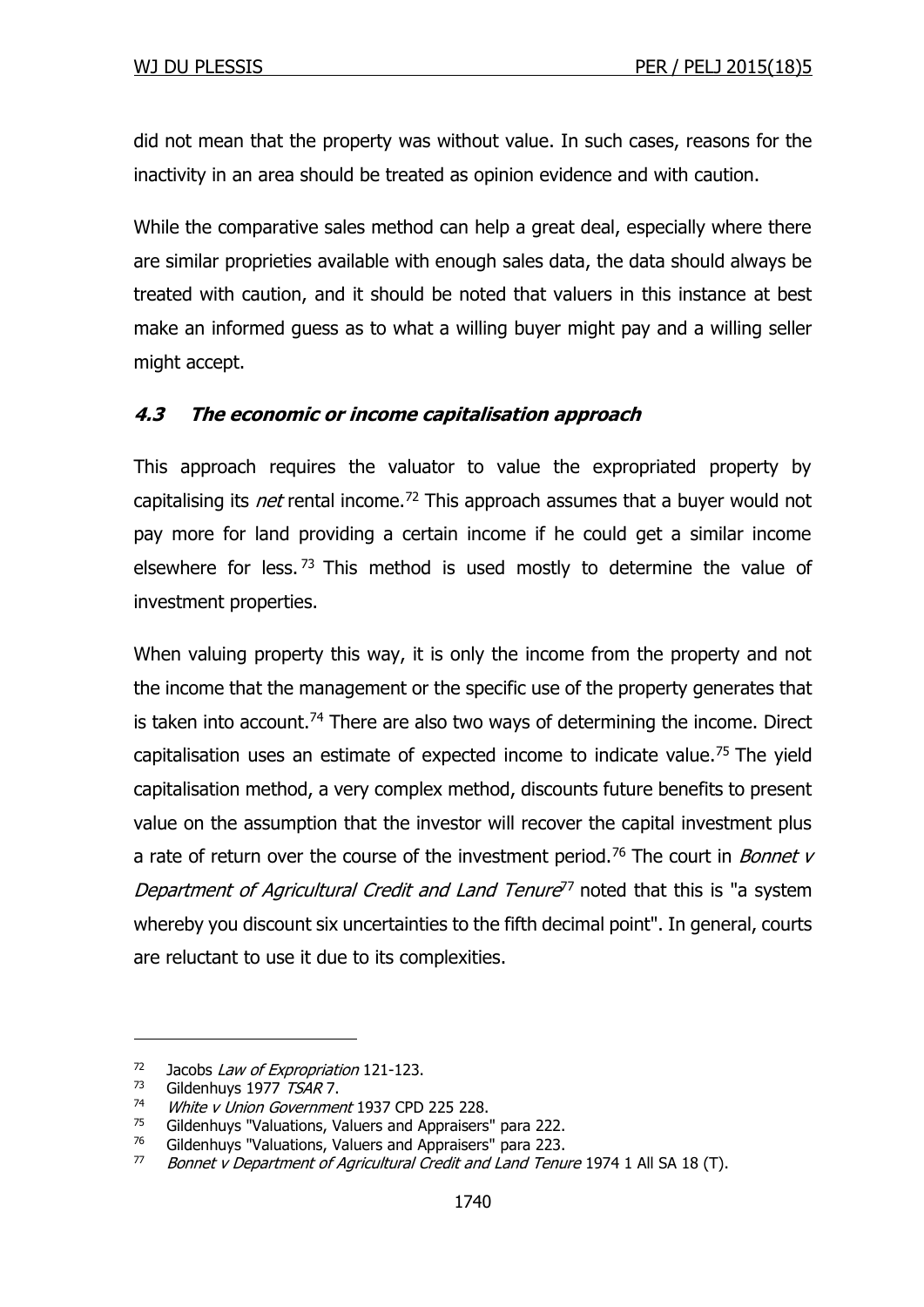It has been stated that the land residual technique is a form of this method.<sup>78</sup> This valuation method first looks at the purpose for which the land was purchased by the expropriatee. Thereafter the cost of improvements to get the land suitable for such a purpose is deducted. Revenue is estimated by putting a sales value on the property, and added to the total. The total is discounted against the time it will take to develop the land.<sup>79</sup> In *Estate Marks v Pretoria City Council*<sup>80</sup> the court explained:

The residual land value method is a complicated exercise involving specialised skills in several spheres. The first step is to determine the optimum development of which the land proposed to be purchased is capable. If it is to be properly done, that entails the preparation of a comprehensive building project, complete with plans and specifications, which complies with all relevant building regulations and town-planning provisions. Thereupon the cost of erecting such a building has to be calculated, as also the estimated nett rentals to be derived from the building. Such nett income is then capitalised at the rate of interest which the prospective purchaser expects from his or her investment. From this capitalised value, the total cost of the project is deducted, and the residual figure represents the amount which a purchaser would probably be prepared to pay for the site in question.

This method is extremely complicated, and in applying it the court will have to give careful thought to what variables should or should not be included. While this might seem very arithmetic and objective, such choices are informed by an adjudicator's perception of what a hypothetical purchaser on a non-existent open market would consider.

# **4.4 The cost approach**

This technique rests on the assumption that a person would not pay more for renovating or upgrading property than s/he would spend on similar renovations elsewhere. $81$  When the valuer determines the value of the land plus improvements,

 $78$  Gildenhuys "Valuations, Valuers and Appraisers" para 223. This is often also referred to as the developer's residual approach.

<sup>79</sup> Southern Transvaal Buildings v Johannesburg City Council 1979 1 SA 949 (W); Opera House (Grand Parade) Restaurant (Pty) Ltd v Cape Town Municipality 1989 2 SA 670 (C) 677; Jacobs Law of Expropriation 130.

<sup>&</sup>lt;sup>80</sup> Estate Marks v Pretoria City Council 1969 3 SA 227 (A) 248G-H.

Gildenhuys 1977 TSAR 7.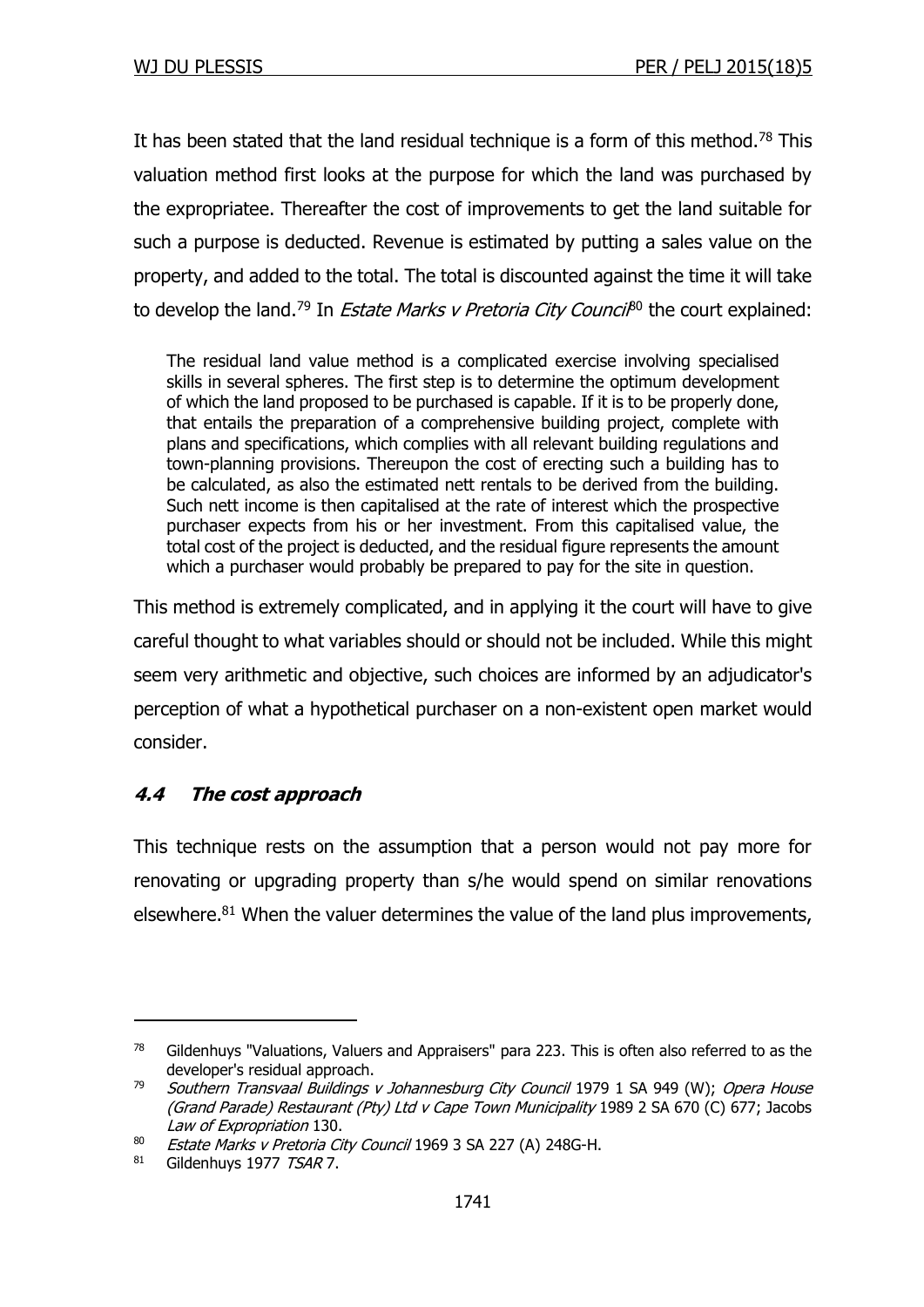$\overline{a}$ 

the valuer must also keep in mind the depreciation of the improvements on the property. 82

This is seen as a less desirable method of determining market value,  $83$  since taking into account more variables means that there is greater uncertainty. Not only must the valuer try to ascertain the value of the empty stand, plus the construction costs, but depreciation also has to be taken into account. The land and the buildings often need to be assessed separately.<sup>84</sup>

This method was employed in Ex Parte Former Highland Residents; In Re: Ash v Department of Land Affairs,<sup>85</sup> where the Land Claims Court had to determine retrospectively if just and equitable compensation had been paid for properties expropriated during apartheid, and found that $86$ 

... the value of the dispossessed properties … [is] … the aggregate of the vacant land and the depreciated replacement cost of the improvements. This is not always what happens in practice. In this case, it is the only practical method. I am satisfied that the agreement on the contributory value of improvements, as reached between the valuers, is fair and equitable, and that the Court may act upon it in determining the market value of the dispossessed properties.

To determine the value of the empty stand the court used the comparative sales method, but not without difficulty, because the various valuers gave the court different values. Ironically, the court still insisted that market value had to be objectively determined. 87

<sup>82</sup> Bay View (Pty) Ltd v Director of Valuations 1982 4 All SA 366 (C).

It is not a popular method and was rejected in Opera House (Grand Parade) Restaurant (Pty) Ltd v Cape Town Municipality 1989 2 SA 670 (C) 677 but was used in Southern Transvaal Buildings (Pty) Ltd v Johannesburg City Council 1979 1 SA 949 (W).

<sup>84</sup> Bouwer v Stadsraad van Johannesburg 1978 2 All SA 63 (W).

Ex Parte Former Highland Residents; In Re: Ash v Department of Land Affairs 2000 2 All SA 26 (LCC).

<sup>86</sup> Ex Parte Former Highland Residents; In Re: Ash v Department of Land Affairs 2000 2 All SA 26 (LCC) para 51.

 $87$  Ex Parte Former Highland Residents; In Re: Ash v Department of Land Affairs 2000 2 All SA 26 (LCC) para 76.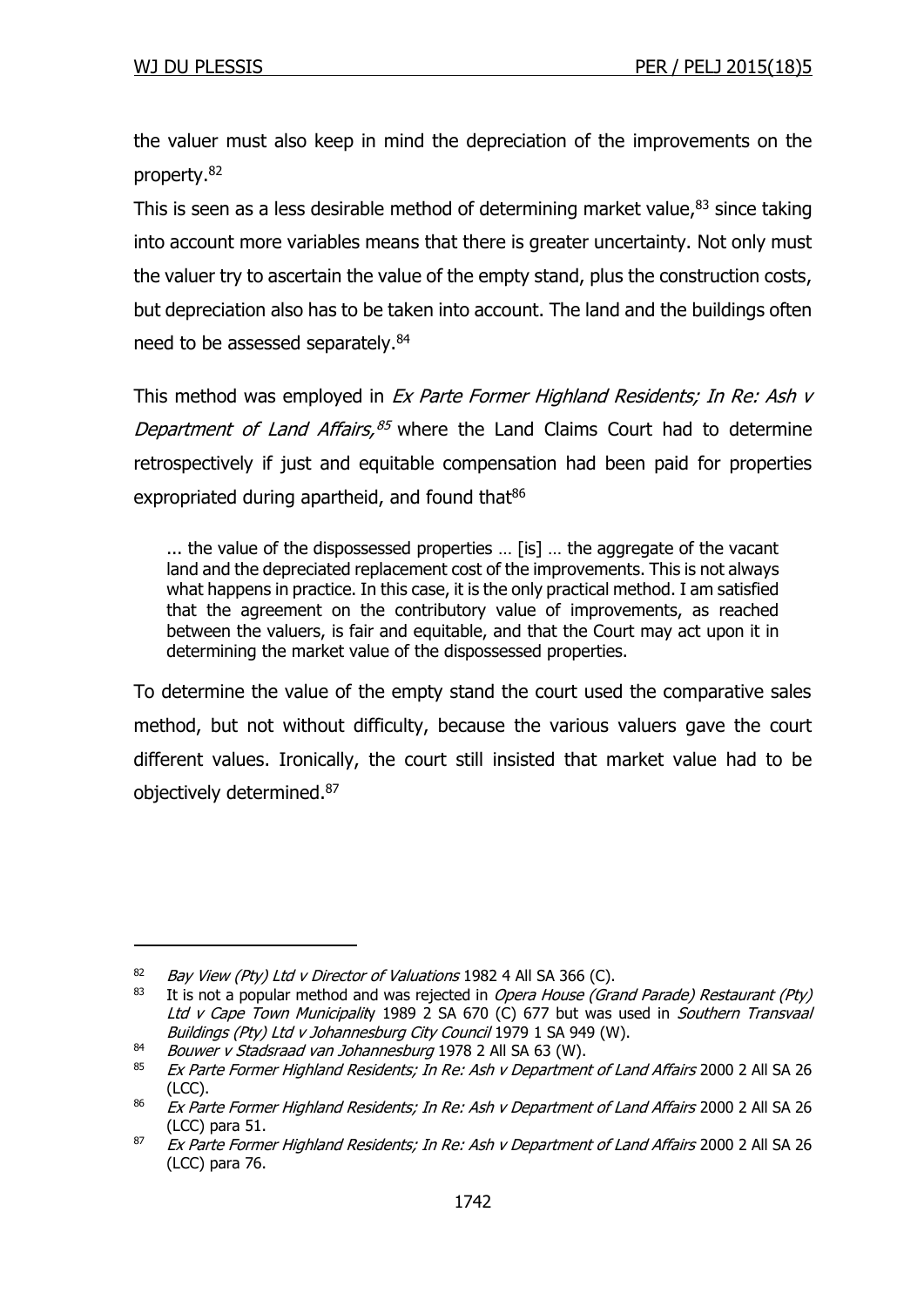## **4.5 Alternative methods of determining market value**

### 4.5.1 Introduction

There are also methods of calculating market value not readily looked at in South African courts but employed in American courts. Such courts seem to make definite choices about what interests to protect when calculating market value, and know how different methods can bring about different results, depending on the interests that the adjudicator chooses to protect. This raises the question: if market value can have such a diverse range of possibilities, why is it still the central focus, and why is it believed to be the only sure way of determining value? But also: why is the "just and equitable" measure perceived to be less sure than market value?

#### 4.5.2 Harm v benefit

In the harm/gain methods the courts must choose to focus either on the expropriatee's harms or on the government's benefit. When focusing on harm, the court assesses compensation by looking at the expropriatee,<sup>88</sup> which focus may lead to higher compensation if the owner has a special use of the property that would not be reflected in the market value, for instance where the owner's other property is next to the property that is taken.

The focus on government gain can also lead to higher compensation. <sup>89</sup> Where government gains are difficult to determine, such as where the government regulates for environmental gains, the courts tend to focus on the owner's loss. The government's gain will therefore be considered mostly when the government expropriates property to facilitate a commercial enterprise.<sup>90</sup>

<span id="page-18-0"></span><sup>&</sup>lt;sup>88</sup> This seems to be the case in *Du Toit v Minister of Transport* 2003 1 SA 586 (C); Minister of Transport v Du Toit 2005 1 SA 16 (SCA); Du Toit v Minister of Transport 2006 1 SA 297 (CC), where the courts focused on the purpose of the expropriation, as listed in s 25(3) of the Constitution of the Republic of South Africa, 1996, and confused that with s 25(2) public purpose.

<sup>89</sup> Serkin 2004-2005 NWULR 688 for a list of United States cases.

<sup>90</sup> Serkin 2004-2005 NWULR 689.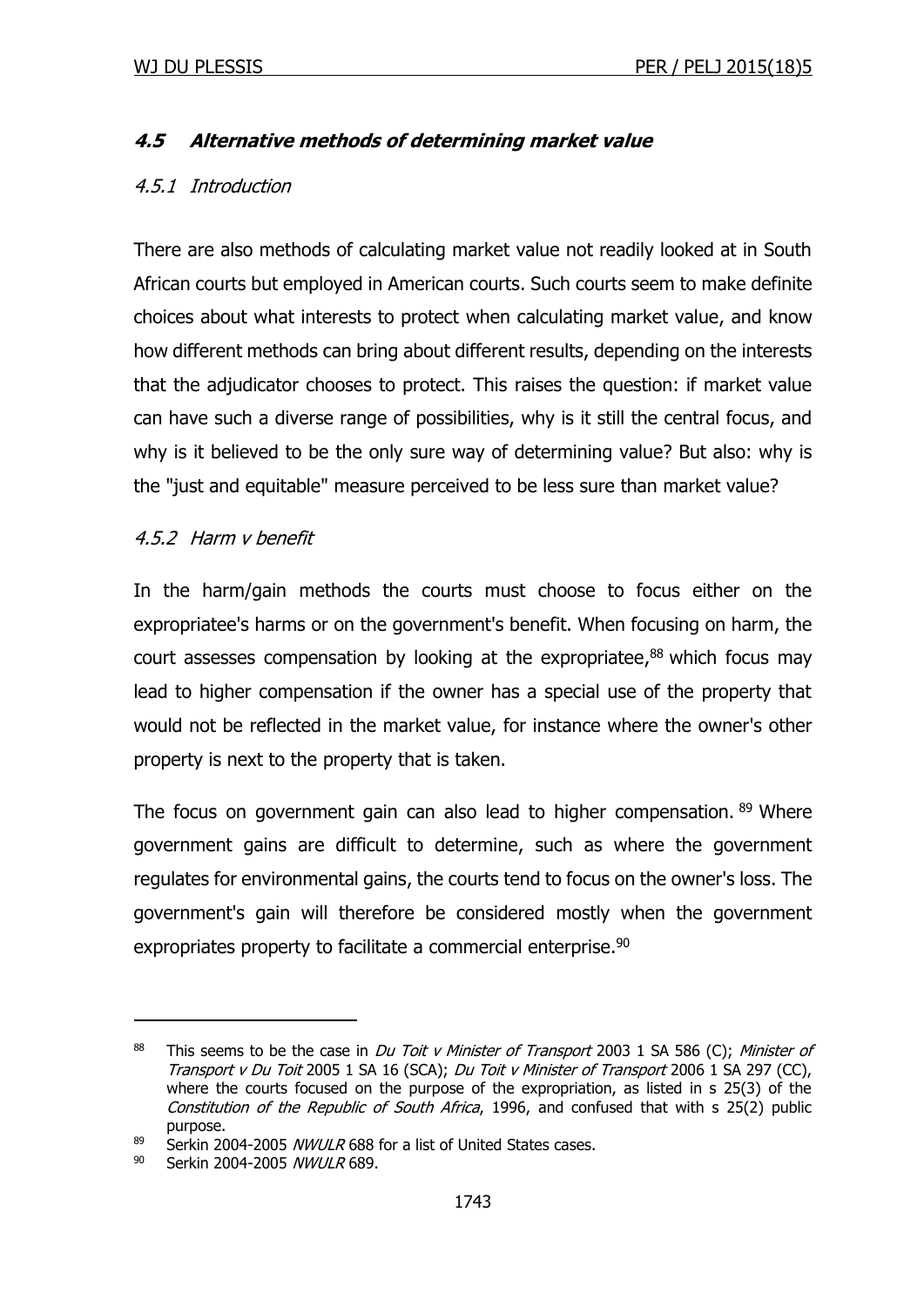# 4.5.3 The highest and best use

The courts often determine compensation by looking at the highest / best use of the property. In the United States of America it is argued that this would be the value that is attached to the property in the market, based on the willing buyer willing seller principle. <sup>91</sup> The compensation amount will therefore involve a determination of what the highest / best use of the property is by assuming that a seller will sell the property based on the highest / best use, even if the buyer will not use the property for such a purpose.

Highest and best use allocates the financial risk of developing the property from its current condition to its highest and best use.<sup>92</sup> The risks of the development (permit denial, environmental regulations etc) and the question of who is to bear these risks are reflected in the property's market value and thus influence the calculation of compensation.<sup>93</sup>

Because there are many factors that the court chooses from when determining the value in this case, coupled with all the variables such as the risk of permit denial, insurance costs etc, it is debatable whether such a method is really dependable and can really determine what a willing buyer would pay a willing seller. And since the court does not need to give reasons for the choice of factors to include when determining the amount, it cannot be said to be an objective method of calculating market value.<sup>94</sup>

While not directly employed as a value method in *Mhlanganisweni*,<sup>95</sup> the court did make extensive mention of the use of the land as a luxury game lodge. In this context the court had to determine if the land should be restored to the claimants,

<sup>91</sup> Serkin 2004-2005 NWULR 690.

<sup>92</sup> Serkin 2004-2005 NWULR 690.

<sup>93</sup> Serkin 2004-2005 NWULR 691.

<sup>94</sup> Serkin 2004-2005 NWULR 692.

<sup>95</sup> Mhlanganisweni Community v Minister of Rural Development and Land Reform 2012 ZALCC 7 (19 April 2012).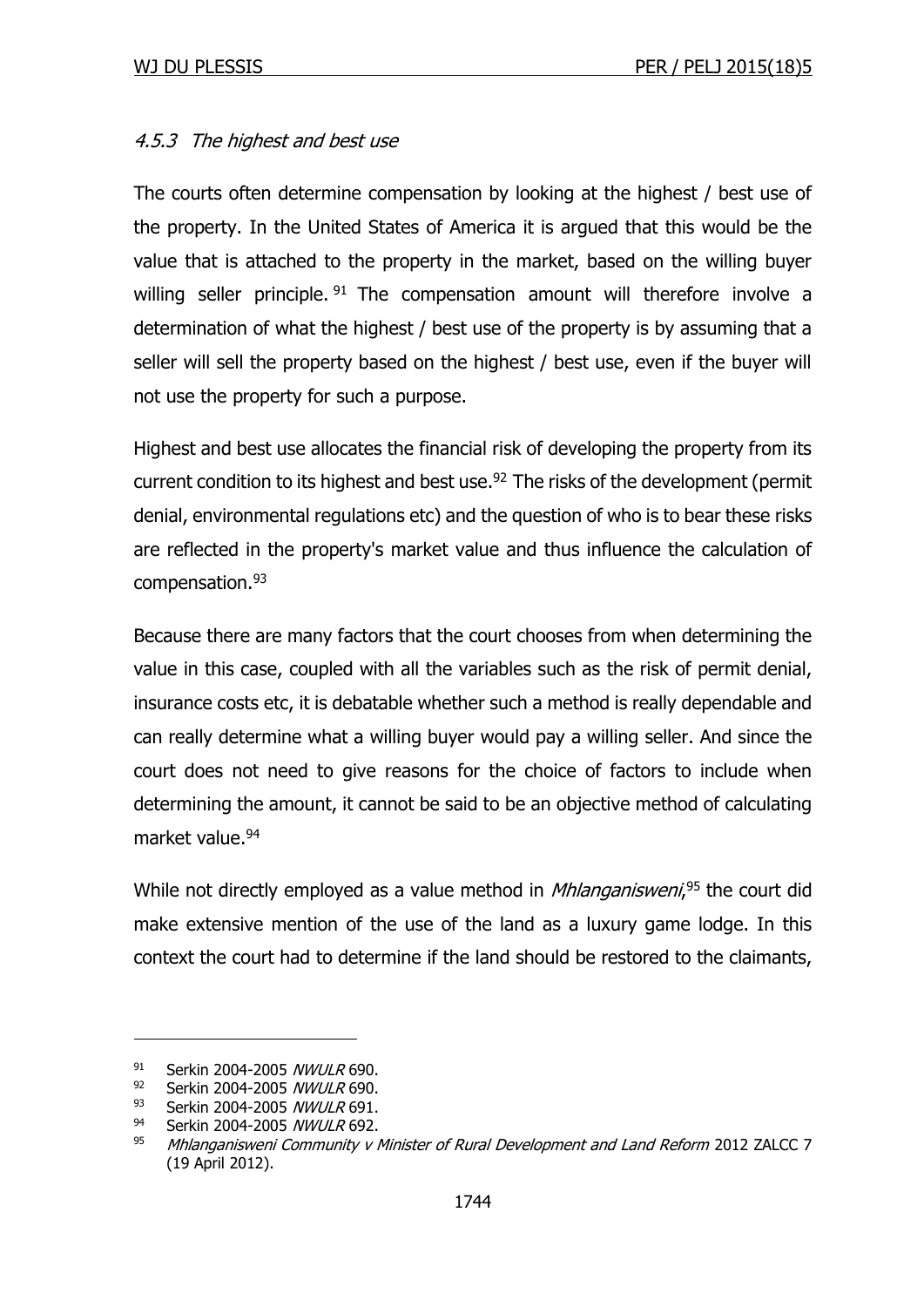$\overline{a}$ 

which restoration, according to the court, would require the state to expropriate the property at its full market value for reform purposes. <sup>96</sup> The court warned that the restoration of the land by expropriating the current owner at market value should not place a great cost on the state, as this would lead to overcompensation of the claimants at the public expense.<sup>97</sup>

# <span id="page-20-0"></span>4.5.4 Permissible but unenacted regulations

Under this valuation mechanism the courts decide where they will draw the line in offsetting the value for permissible regulations. For existing regulations this is simple, but property is of course also subject to unenacted regulations. These are restrictions that the government can still validly impose. What is required here is to imagine our willing buyers and sellers discounting the impact of potential regulation.<sup>98</sup>

In the South African context this will play a role in land reform policies. A good example of this is the Draft Preservation and Development of Agricultural Land and Framework Bill,<sup>99</sup>which states that land may be taken at below market value if it is not used at its highest potential for food production. The possible under-utilisation would influence the price that the state would offer if the land were not used in accordance with the Bill, once enacted.

# 4.5.5 Benefit offset and the average reciprocity of advantage

Sometimes regulations can benefit a property owner. Where there is only a partial taking, the remaining property might benefit from it. The argument is, if an owner

<sup>96</sup> See Du Plessis "Public Purpose Requirement" for criticism of this interpretation.<br>97 Mblanganisusni Community v Minister of Bural Davelopment and Land Boform

<sup>97</sup> Mhlanganisweni Community v Minister of Rural Development and Land Reform 2012 ZALCC 7 (19 April 2012) para 79.

<sup>98</sup> Serkin 2004-2005 NWULR. In America the problem is often found in cases that deal with "takings" (not expropriation) of fastlands. The courts often ignore the enhanced value of such property because of its location. What they would do instead is to compare it with sales of nonriparian lands (which are worth less).

 $99$  Gen N 210 in GG 38545 of 13 March 2015 (*Draft Preservation and Development of Agricultural* Land Framework Bill).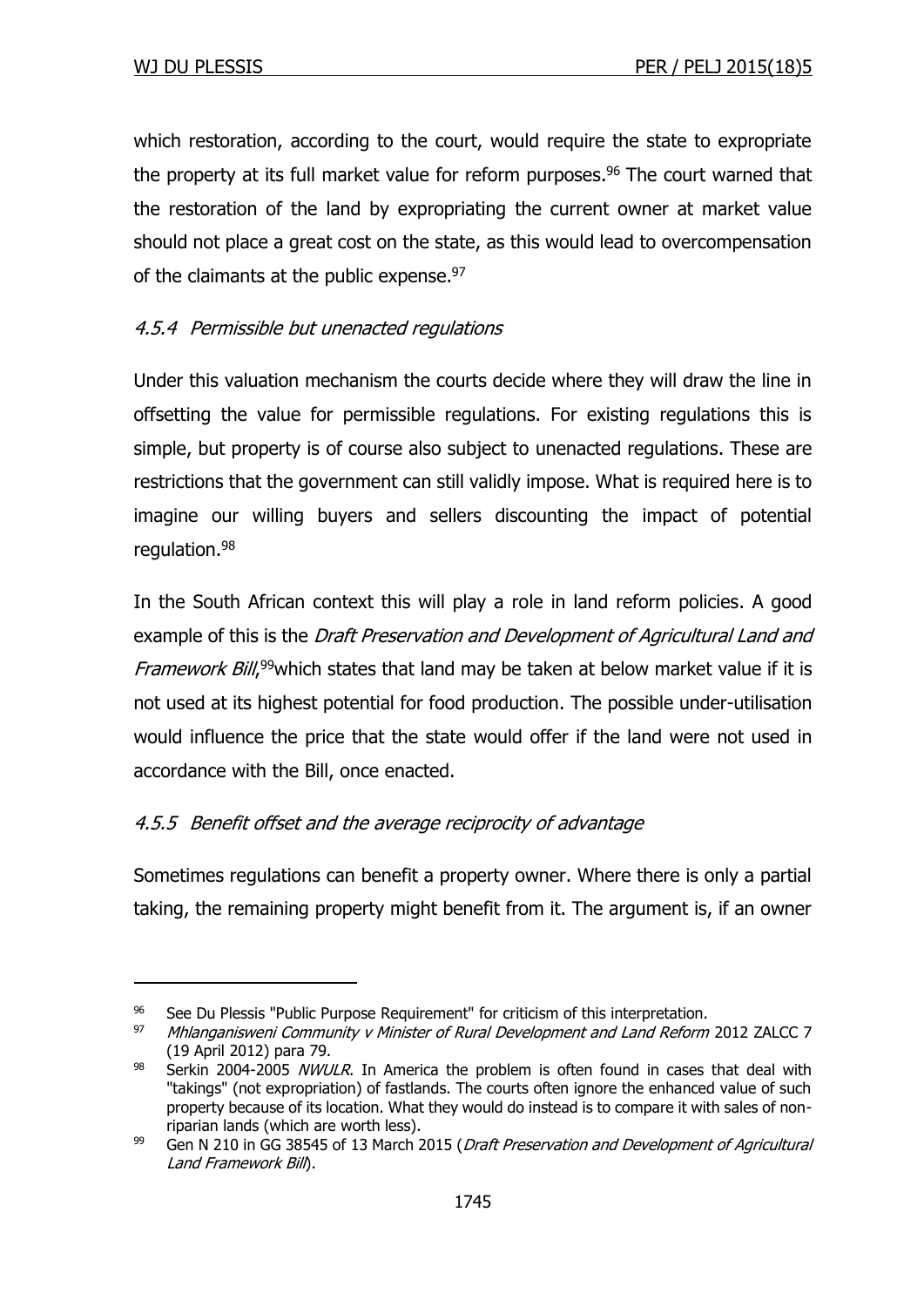benefits from a governmental action, the owner should not be compensated for such benefit.<sup>100</sup> Of course, the problem is how broadly the court should interpret the term "benefit". The broader the benefit (i.e. only specific benefits or the more abstract benefit to the community), the less the compensation. $101$ 

# 4.5.6 External factors that can influence the amount

# 4.5.6.1 The timing of the valuation

Properties are generally evaluated on the date of the expropriation.<sup>102</sup> The problem might be that the prospect of expropriation might influence value.<sup>103</sup> How should courts respond to this? Should they insist that compensation should be calculated at the date of expropriation, or determine where the *de facto* expropriation started, and determine the value of the property then? Clearly this could have an impact on the property value. $104$ 

The Constitutional Court in *Florence v Government of the Republic of South Africa*<sup>105</sup> had to decide if the compensation payable should be calculated at the date of dispossession or the date that actual compensation is paid. The court stated that $106$ 

Measuring the position at the time that actual compensation takes place allows the dispossessed person to benefit from the appreciation of the land, or the interest that would likely have accrued on the monetary value of the property, had they received just compensation, in the intervening years. The claimant ought to receive this benefit because she was deprived of a low-risk, interest-accruing, long-term asset, namely property. It seems unjust to strip someone of such an asset and to replace it with the present-day equivalent of a non-interest-accruing amount 44 years later.

 $^{100}$  Serkin 2004-2005 NWULR 695.<br> $^{101}$  Serkin 2004-2005 NWULLE 696

Serkin 2004-2005 NWULR 696.

 $102$  Note that this is the valuation date, and not the "time and manner of payment".

<sup>&</sup>lt;sup>103</sup> Referred to as "condemnation blight". Serkin 2004-2005 NWULR 677.

<sup>&</sup>lt;sup>104</sup> Serkin 2004-2005 NWULR 699.

<sup>&</sup>lt;sup>105</sup> Florence v Government of the RSA 2014 6 SA 456 (CC).<br><sup>106</sup> Florence v Government of the RSA 2014 6 SA 456 (CC)

Florence v Government of the RSA 2014 6 SA 456 (CC) para 49.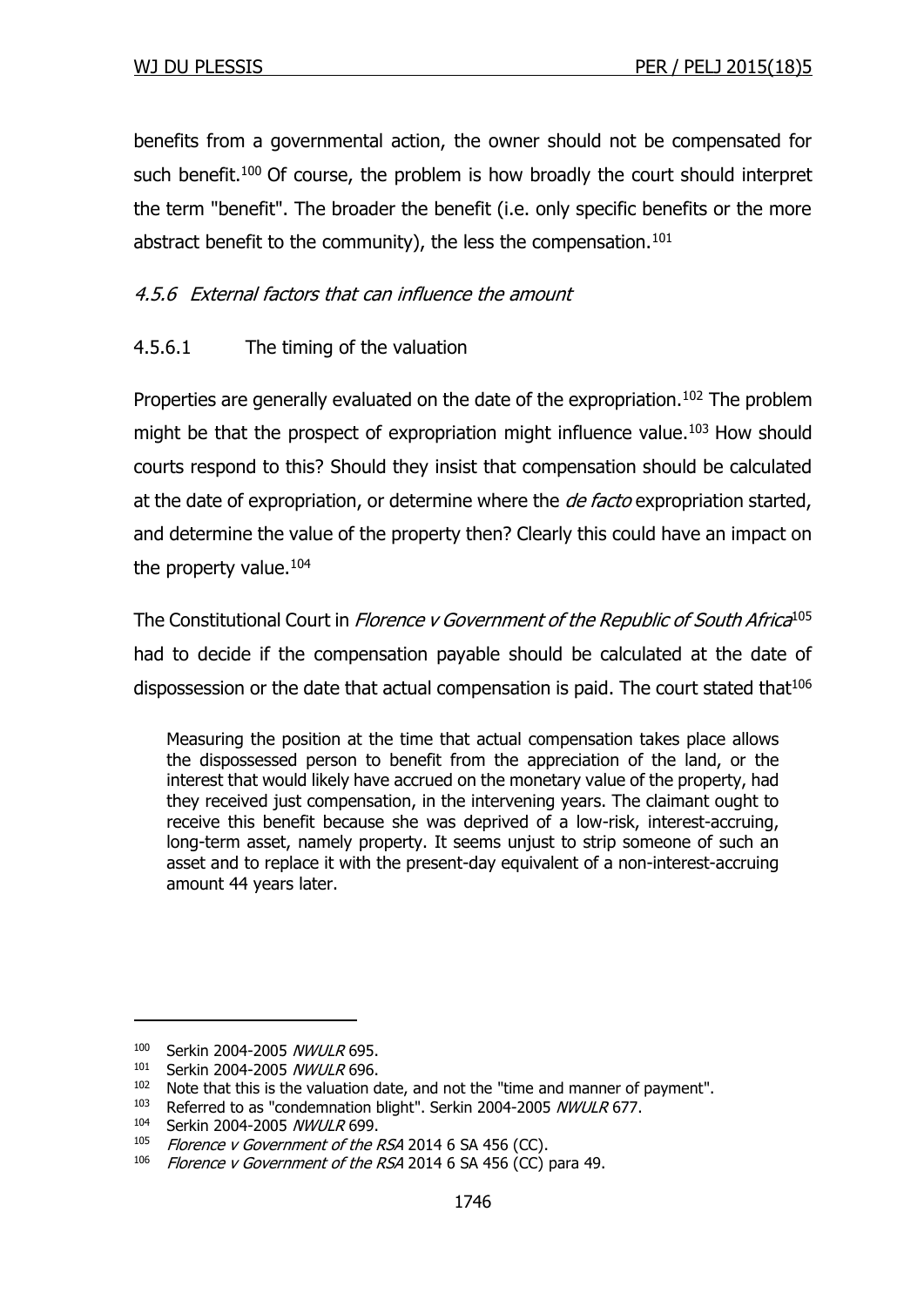In restitution cases such as Florence, where claimants cannot get actual restoration of land but must opt for monetary compensation instead, timing can make a big difference.<sup>107</sup>

### <span id="page-22-0"></span>4.5.6.2 Fees and expenses

A factor that is often overlooked is the impact of litigation expenses on the compensation claim. When costs are awarded in litigation about compensation, this can effectively mean either that the State is paying more than the market value for the property or that the property owner is not in a better position than he would have been but for the expropriation.<sup>108</sup> Spoor<sup>109</sup> warns that this may be a big unintended consequence of the Property Valuation Act 17 of 2014, since the Act restricts the government to expropriations, and no longer allows the possibility of settlement based on negotiations. This also means that while the landowner possibly litigates on the compensation offered, the land claimants will be without land until the issue is settled. Mention of the litigation cost in the calculation of compensation was acknowledged in Haakdoornbult Boerdery CC v Mphela.<sup>110</sup>

## 4.5.6.3 Re-characterising the property expropriated

In general, the subjective value of property to the owner is excluded when calculating compensation.<sup>111</sup> It could be argued that courts do have some discretion (especially in the South African context under section 25(3)) to consider some of the subjective values. What the court therefore chooses to ignore or include will ultimately affect the market value of the property.<sup>112</sup>

<sup>&</sup>lt;sup>107</sup> Note that the court also made it clear that if compensation were calculated at the time of the payment of compensation only, and not at the time of the expropriation, claimants who got the actual restoration of property would unduly benefit, while claimants who had to be satisfied with monetary compensation would be left behind. Florence v Government of the RSA 2014 6 SA 456 (CC) para 50.

<sup>&</sup>lt;sup>108</sup> Serkin 2004-2005 NWULR 700.

<sup>109</sup> Spoor 2014 http://goo.gl/mCFUYY.

<sup>&</sup>lt;sup>110</sup> Haakdoornbult Boerdery CC v Mphela 2007 5 SA 596 (SCA) para 58.<br><sup>111</sup> Serkin 2004-2005 *NWU R* 701

<sup>&</sup>lt;sup>111</sup> Serkin 2004-2005 *NWULR* 701.<br><sup>112</sup> A very good example of this is

A very good example of this is *Florence v Government of the RSA* 2014 6 SA 456 (CC).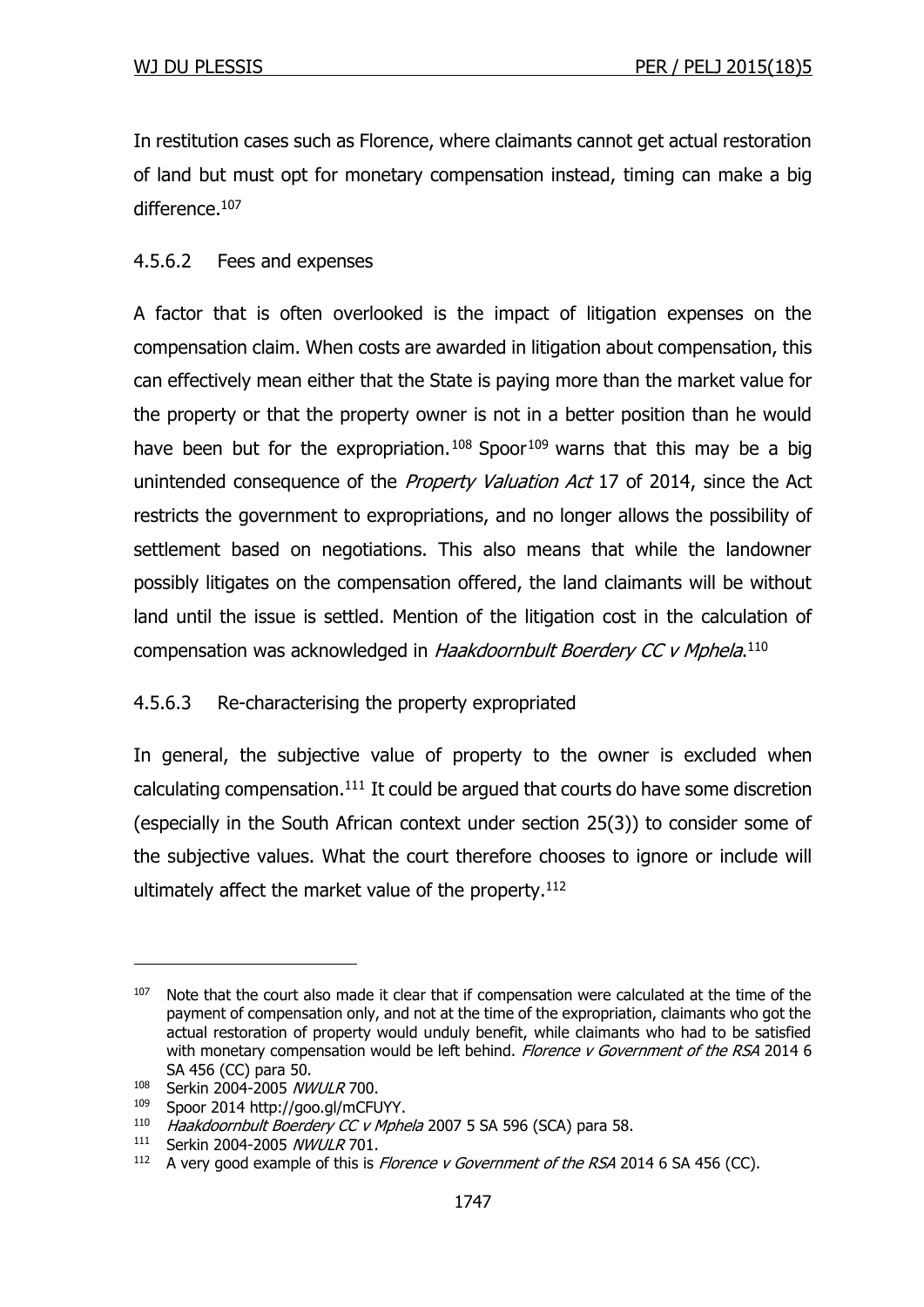### **4.6 Some comments on the valuation methods**

It is evident that the choice of valuation mechanism can influence the so-called market value of property. In some cases it is possible to ascertain the market value of a certain property, but what this section has shown is that assumptions about the objectivity of the mechanisms chosen to ascertain market value are false. These are choices made by the courts, and the mechanisms are not as objective or clear as the courts would like to believe. Choosing a valuation mechanism necessarily entails making background decisions about the extent to which private property will be protected, thereby advancing substantive property interests.

Why is this relevant? By synchronising the underlying goals a person wishes to achieve with a property clause with the valuation mechanisms, compensation can be used to support substantive goals. As Serkin puts it, "at least ensure that valuation decisions are not at odds with the results they are trying to achieve".<sup>113</sup>

For instance, if the goal of compensation for expropriation is to ensure that the government internalises the costs of expropriation by expropriating only if the gain is more than the costs, then compensation should be paid to make an owner whole.<sup>114</sup> If government interference in private property is regarded as suspect, it should pay the highest possible price.  $115$  When there is hostility towards government regulation of property, parties will try to force the government to pay the full market value and make it as expensive as possible for the government to expropriate property. This will limit government's interference with private property.<sup>116</sup> To do this, courts might try to shift the litigation expenses to the government. <sup>117</sup> That would deter the government from expropriating property.

<sup>&</sup>lt;sup>113</sup> Serkin 2004-2005 NWULR 704.<br><sup>114</sup> Serkin 2004-2005 NWULR 706

Serkin 2004-2005 NWULR 706.

<sup>&</sup>lt;sup>115</sup> Serkin 2004-2005 NWULR 706.

<sup>&</sup>lt;sup>116</sup> Serkin 2004-2005 NWULR 709.

<sup>117</sup> See [0.](#page-22-0)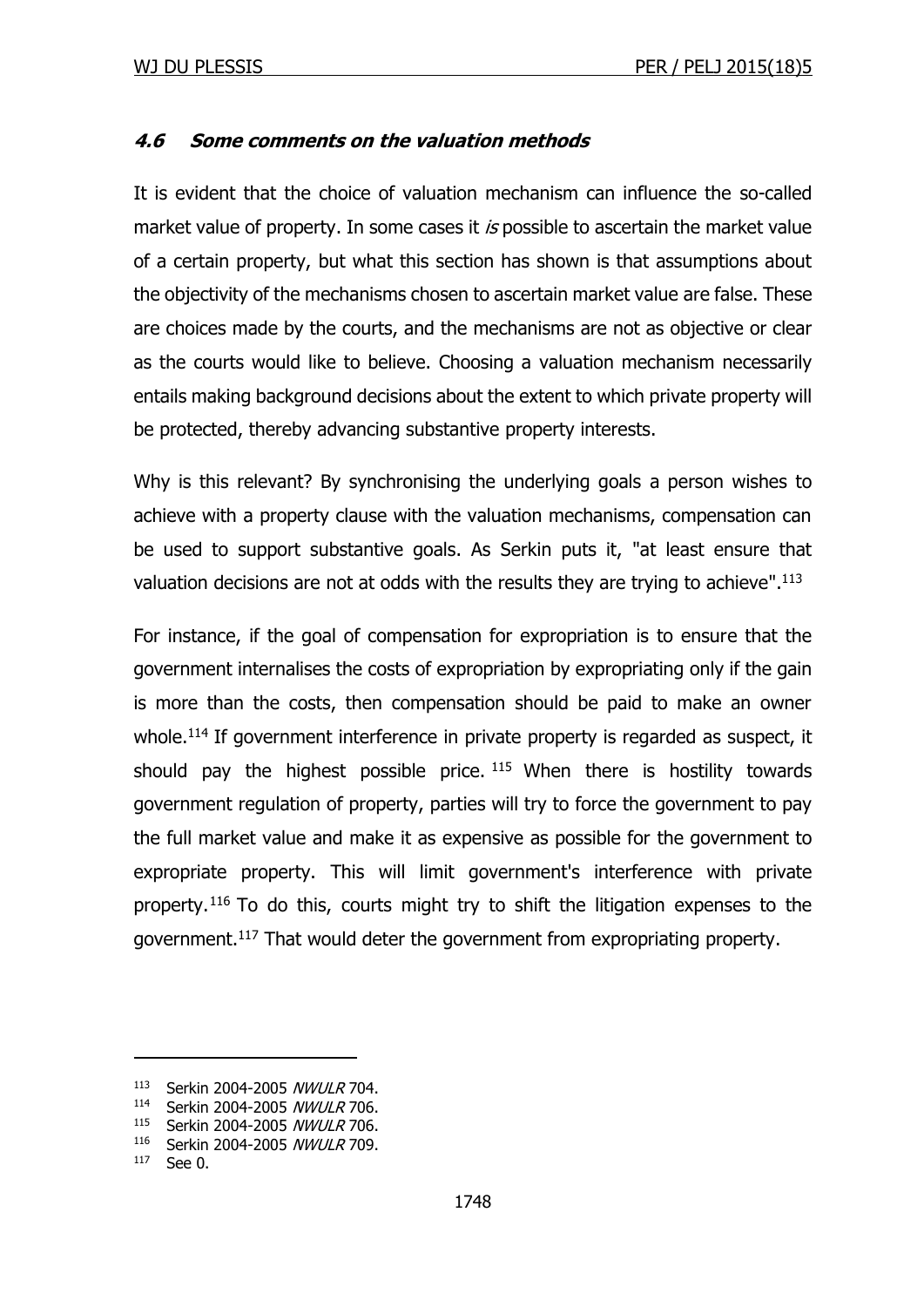On the other hand, some people might accept that the government tries to act in the best interest of the community. Public problems can be solved with legislative decision-making, and lower compensation would allow economically effective legislating. <sup>118</sup> This would mean that a mechanism that allows for unenacted regulations to impact on value<sup>119</sup> and that places all the risks of the highest and best use of the property on the owner  $120$  would lead to the award of lower compensation. Compensation would in this case not be a barrier to the implementation of transformation through legislation.

A redistributive approach to compensation situates property rights in a social space that facilitates the existence of different levels of wealth in society. In this context, government protection of private property has certain consequences for the distribution of wealth. If property rights are protected rigidly, then the status quo will be protected. If we have a more flexible approach to property, greater redistribution is possible.<sup>121</sup> Such a regime will favour people with less wealth and power, and courts will try to make it less expensive for government to impose restrictions on the property rights of the wealthy and powerful.<sup>122</sup> In this instance the award of compensation would be the outcome of a contextual inquiry and a normative determination of whether a particular person deserves more or less protection. Compensation might vary, depending on the wealth of the owner. The use of this mechanism could be accompanied by the use of the benefit-offset mechanism,<sup>123</sup> for instance.

While all of these mechanisms have the goal of calculating fair market value in the United States, as opposed to just and equitable compensation, they do illustrate the possibility of choosing different methods and placing emphasis on different

 $\overline{a}$ 

<sup>123</sup> See 4.5.5.

<sup>&</sup>lt;sup>118</sup> Serkin 2004-2005 NWULR 713.

<sup>119</sup> See [0.](#page-20-0)

<sup>120</sup> See [0.](#page-18-0)

<sup>&</sup>lt;sup>121</sup> Serkin 2004-2005 NWULR 718. See Du Plessis 2013 Stell LR for a utilitarian approach to compensation in South Africa.

<sup>122</sup> Serkin 2004-2005 NWULR 718.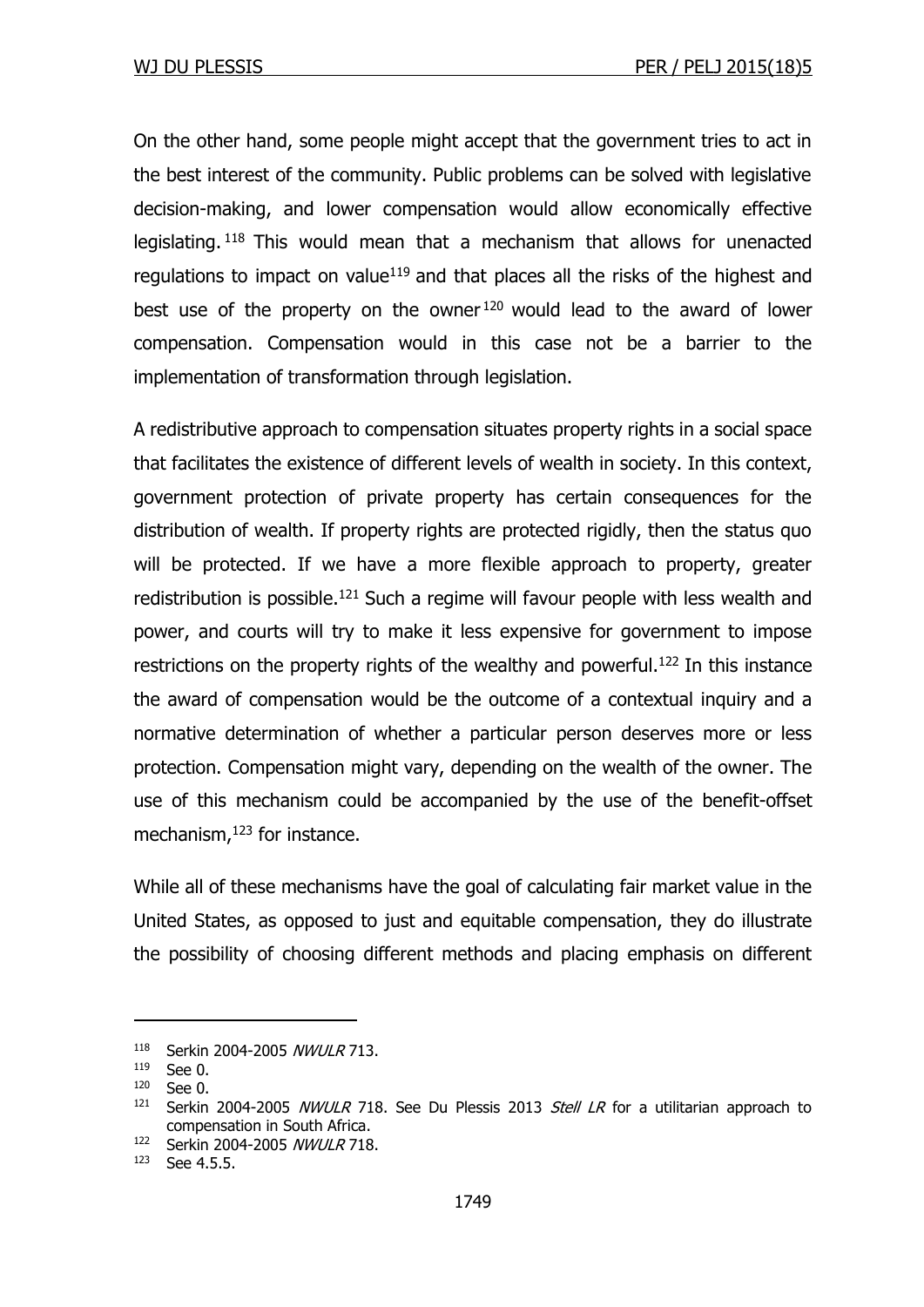factors to achieve different results. Serkin $124$  also successfully shows how the courts sometimes employ such mechanisms mechanically, without introspection or attempting to establish exactly what substantive interest they are protecting when choosing method x rather than method y.

In South Africa our goal is set out clearly in the *Constitution*. Compensation must be "just and equitable", and it must reflect a balance between the interest of the holder of the property rights and the interest of the public. Especially in the context of land reform, this necessitates taking a contextual approach in which courts will have to make decisions on when the owner's interest will be advanced at the public's cost. A blanket acceptance of market value as the value to be awarded is therefore problematic. It has been successfully argued that a progressive expropriation regime will provide better protection for the economically and politically marginalised by allowing the government to burden the property of the wealthy and the powerful somewhat more during expropriation.<sup>125</sup> This would mean that in the Mhlanganisweni Community v Minister of Rural Development and Land Reform<sup>126</sup> it would have been acceptable for the Land Claims Court to burden the property rights of the owners by choosing to deviate from the strict market value and thus discriminating against them due to their wealth.

## **5 Conclusion**

Since owners can seldom resist expropriation, most expropriation cases focus on the compensation element. It should be noted from the outset that neither the Constitution of the United States of America (on which most of the literature discussed in this article is based) nor the South African *Constitution* demands the award of full market value: both demand just and equitable compensation.<sup>127</sup> Since

<sup>124</sup> Serkin 2004-2005 NWULR 677.

<sup>125</sup> Dagan 1999 Va L Rev 788.

<sup>&</sup>lt;sup>126</sup> Mhlanganisweni Community v Minister of Rural Development and Land Reform 2012 ZALCC 7 (19 April 2012).

 $127$  Historically just compensation was seen as something that is judicially determined and that cannot be constitutionally controlled by either the legislature or the executive. Dunham 1962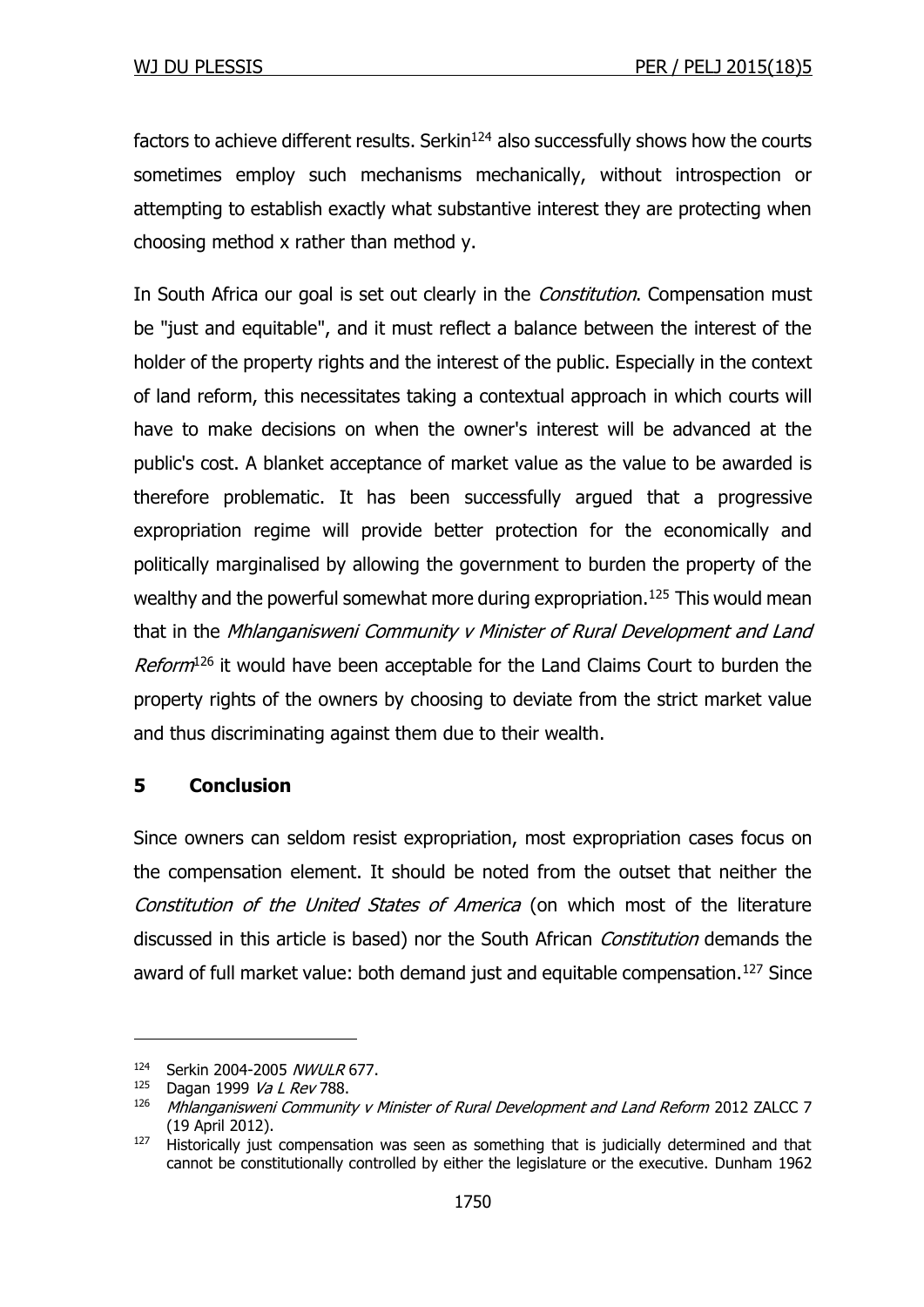the *Constitution* has brought about a single system of law, it is in this context that compensation for expropriation should be calculated. This means that the centrality of market value and of the pre-constitutional valuation methods used to calculate it can no longer be the accepted. Market value is just one factor to be taken into consideration when evaluating just compensation.<sup>128</sup> The protection of existing rights in the determination of compensation does not need to stand opposed to the goal of transformation. Both goals should be taken into account in calculating the extent of "just and equitable" compensation.

Pre-constitutional compensation was aimed at placing the individual in the position she would have been in, had the expropriation not occurred. Compensation was interpreted as meaning "full compensation", and market value was the measure used to determine this compensation. But market value is not unproblematic. The fiction that the "willing-buyer willing-seller" system creates, and the supposed objectivity of the methods employed could fool a person into accepting that the system is objective. However, as has been shown above, when valuers and judges as super valuers make choices on what factors, properties or figures to include in the determination of compensation, they often do so with the aim of protecting a substantive property interest. In pre-constitutional case law the aim was often to compensate the owner fully, thereby choosing to protect ownership. In preconstitutional expropriation law this was acceptable.

This, of course, places not only a stringent duty on the valuers that are called as expert witnesses in cases to determine value, but it also requires a judge to consciously analyse the valuation reports in front of her. No method, no matter how reasonable it seems to be, can be utterly conclusive. The courts, however, must yet

Sup Ct Rev 95 examines three cases where World War II regulations dealt with the issue of just compensation. These cases did not make it clear whether the issue of just compensation was a legislative judgment. Dunham restricts the question of legislative control over just compensation in the constitutional context to the minimum amount payable, since the legislature seems to have the power to order that more than just compensation be paid.

<sup>128</sup> Serkin 2004-2005 NWULR 677.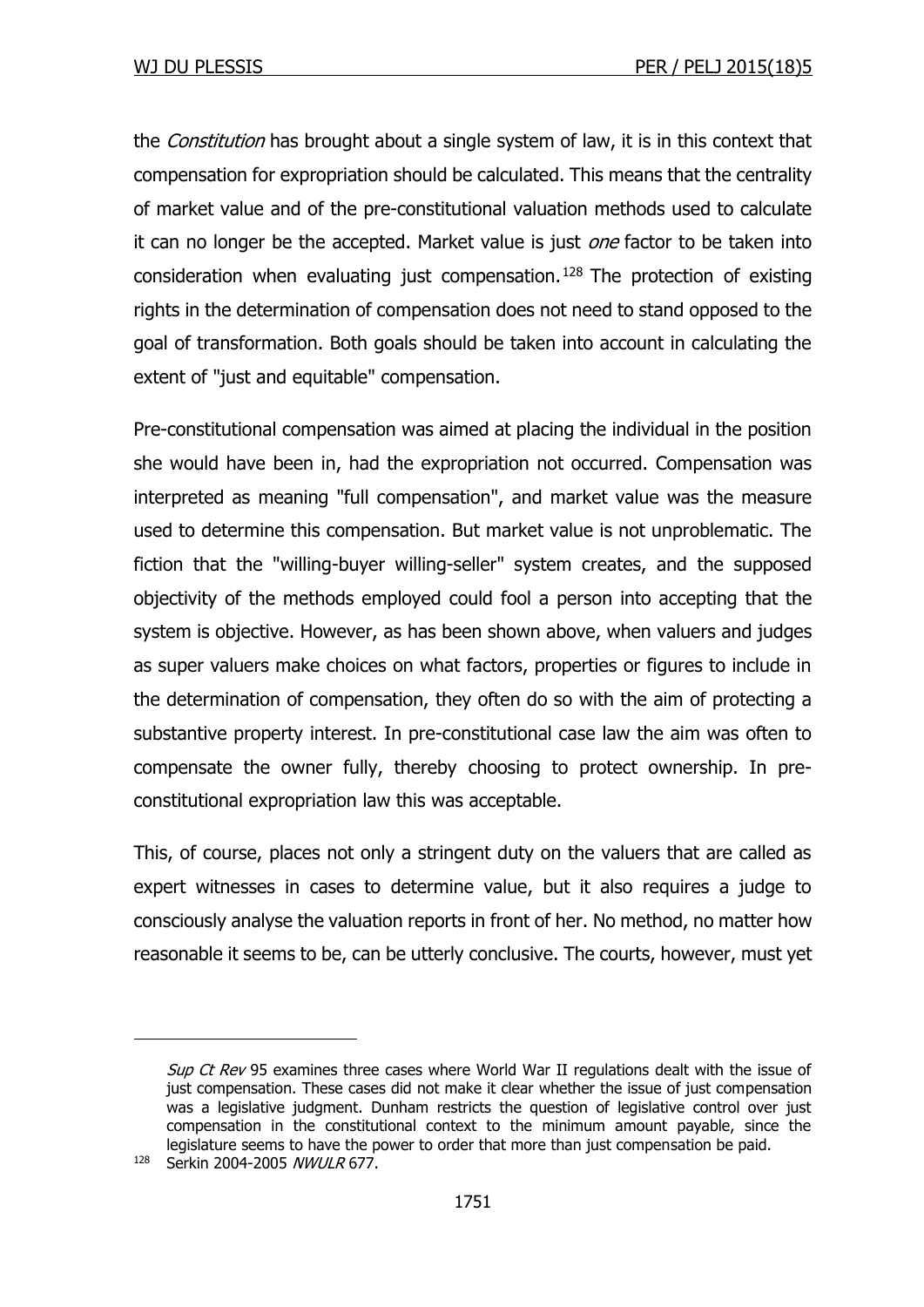$\overline{a}$ 

consider the best evidence presented and arrive at a conclusion based on it. The courts have acknowledged this much, $129$  and often accept market value to be a mere estimate.

But the *Constitution* as a single system of law now requires a balancing of the interest of the individual with that of the public. In that sense, we have moved more towards the German position, where the owner's rights are balanced with the obligations that ownership entails in a social context. The *Constitution* requires that a balance be struck between protecting individual rights and advancing societal goals, especially in the context of land reform, which is specifically provided for in section 25. This means that a compensation practice that favours the individual owner can no longer be the norm, and a re-consideration of how compensation should be calculated is needed.

What is important is that judges as valuers should realise that their decisions have implications for the property order. Choosing to ignore the contexts of the expropriation (such as land reform) means that the judge wilfully disregards the transformation oriented goals of the *Constitution*. Emphasis on full compensation at market value makes a definite choice for the protection of property that may be at the cost of the public. It might not balance the interest of the owner against the public, as the *Constitution* requires. Judges as valuers should constantly be mindful what interest they are protecting when they determine compensation. If judges are restricting government power, the focus will be on compensating the individual as fully as possible. This means employing strict market value compensation. This might be "just and equitable" in certain circumstances, but would probably not be so in land reform cases, where the implementation of legislation promulgated specifically in terms of section 25 of the *Constitution* should not be hampered by

 $129$  Sher v Administrator, Transvaal 1990 4 SA 545 (A) 565; Dormehl v Gemeenskapsontwikkelingsraad 1979 1 SA 900 (T) 909G-H.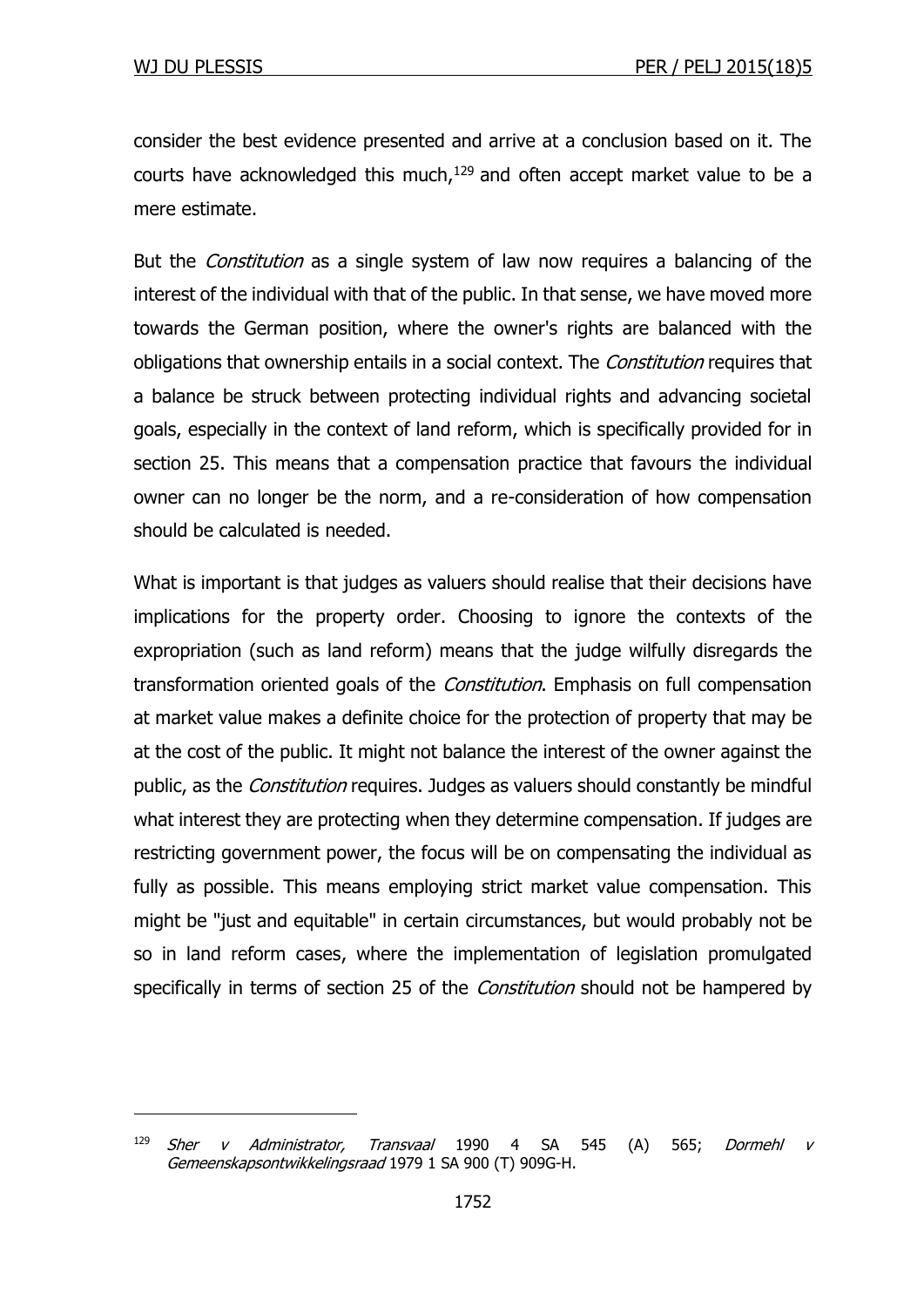$\overline{a}$ 

an insistence on the award of full market value compensation, as happened in Mhlanganisweni Community v Minister of Rural Development and Land Reform. 130

So what is the solution? What are the tools that a judge must use to arrive at "just and equitable" compensation, if the only quantifiable factor is market value? The two-step approach that was developed in the courts is not ideal. A better starting point would be accepting that the goal is not "market value" but "just and equitable" compensation. This would enable a judge at times to consider including evidence on or considerations such as the economic standing of an owner in determining what an equitable amount of compensation would be. It might encourage a judge to consider discounting compensation, if the goal that the expropriating legislation wishes to achieve requires the owner's rights to give way to the bigger public purpose. In short: it requires a contextual determination of compensation that aims at the "just and equitable" rather than at market value compensation. The use of more rigid or precise tools is not feasible and would hamper a contextual determination of just and equitable compensation. The tool we have is the Constitution, which tells us where we ought to go. It is up to valuers to get us there.

<sup>&</sup>lt;sup>130</sup> Mhlanganisweni Community v Minister of Rural Development and Land Reform 2012 ZALCC 7 (19 April 2012).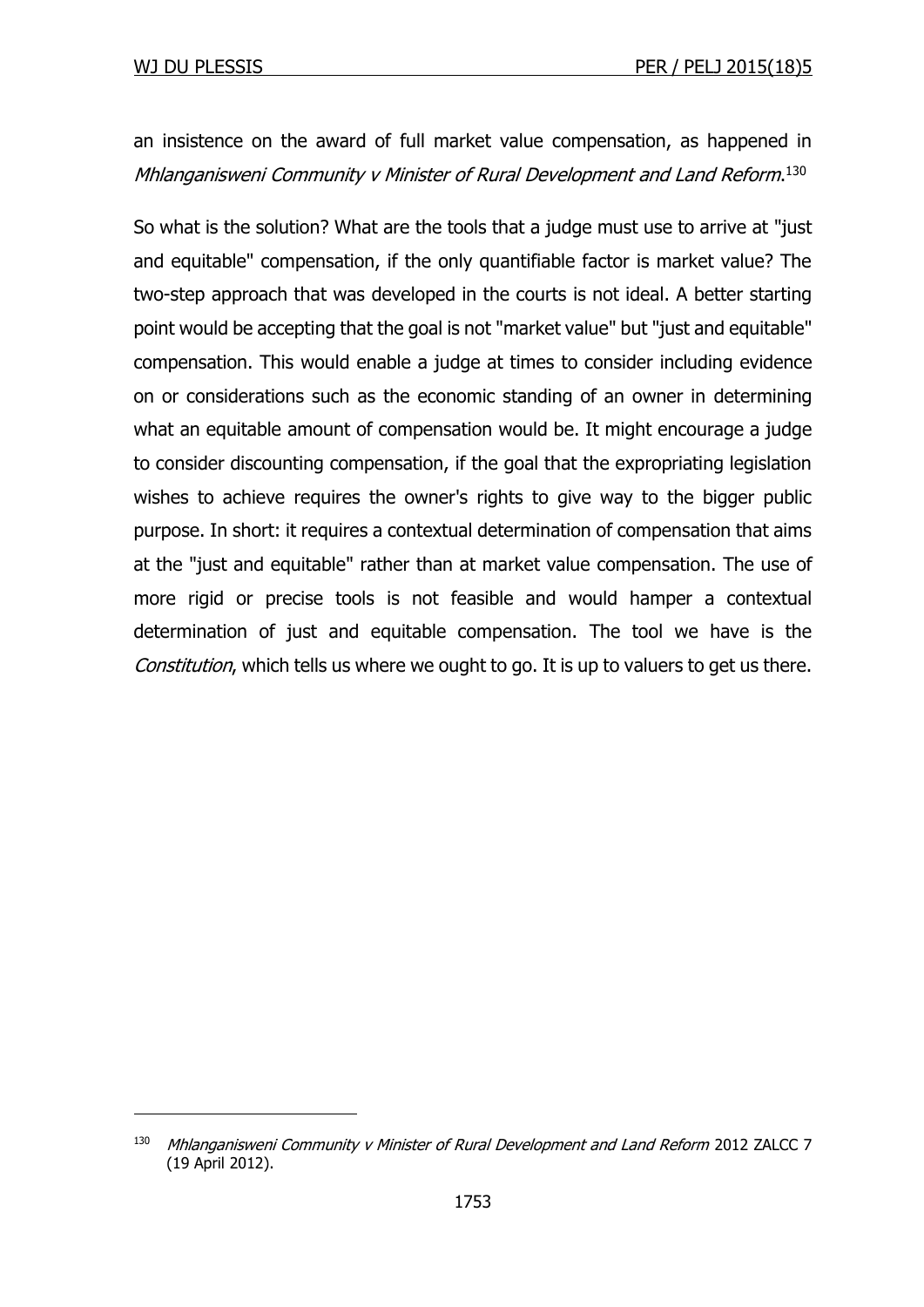#### **BIBLIOGRAPHY**

#### **Literature**

#### Arumäe and Kein 2014 Journal of Management and Change

Arumäe U and Kein A "Is Just Compensation for Property Subject to Expropriation Equal to Its Market Value?" 2014 Journal of Management and Change 12-25

Badenhorst 1998 De Jure

Badenhorst PJ "Compensation for Purposes of the Property Clause in the New South African Constitution" 1998 De Jure 251-270

#### Budlender "Constitutional Protection of Property Rights"

Budlender G "The Constitutional Protection of Property Rights" in Budlender G, Latsky J and Roux T Juta's New Land Law (Juta Cape Town 1998) ch 1

#### Carroll Alice's Adventures

Carroll L Alice's Adventures in Wonderland (Digital Scanning Scituate MA 2007)

#### Dagan 1999 Va L Rev

Dagan H "Takings and Distributive Justice" 1999 Va L Rev 741-804

#### Du Plessis "Public Purpose Requirement"

Du Plessis WJ "The Public Purpose Requirement in the Calculation of Just and Equitable Compensation" in B Hoops et al (eds) Rethinking Public Interest (Boom Eleven The Hague 2015 forthcoming)

Du Plessis Compensation for Expropriation

Du Plessis WJ Compensation for Expropriation under the Constitution (LLDthesis University of Stellenbosch 2009)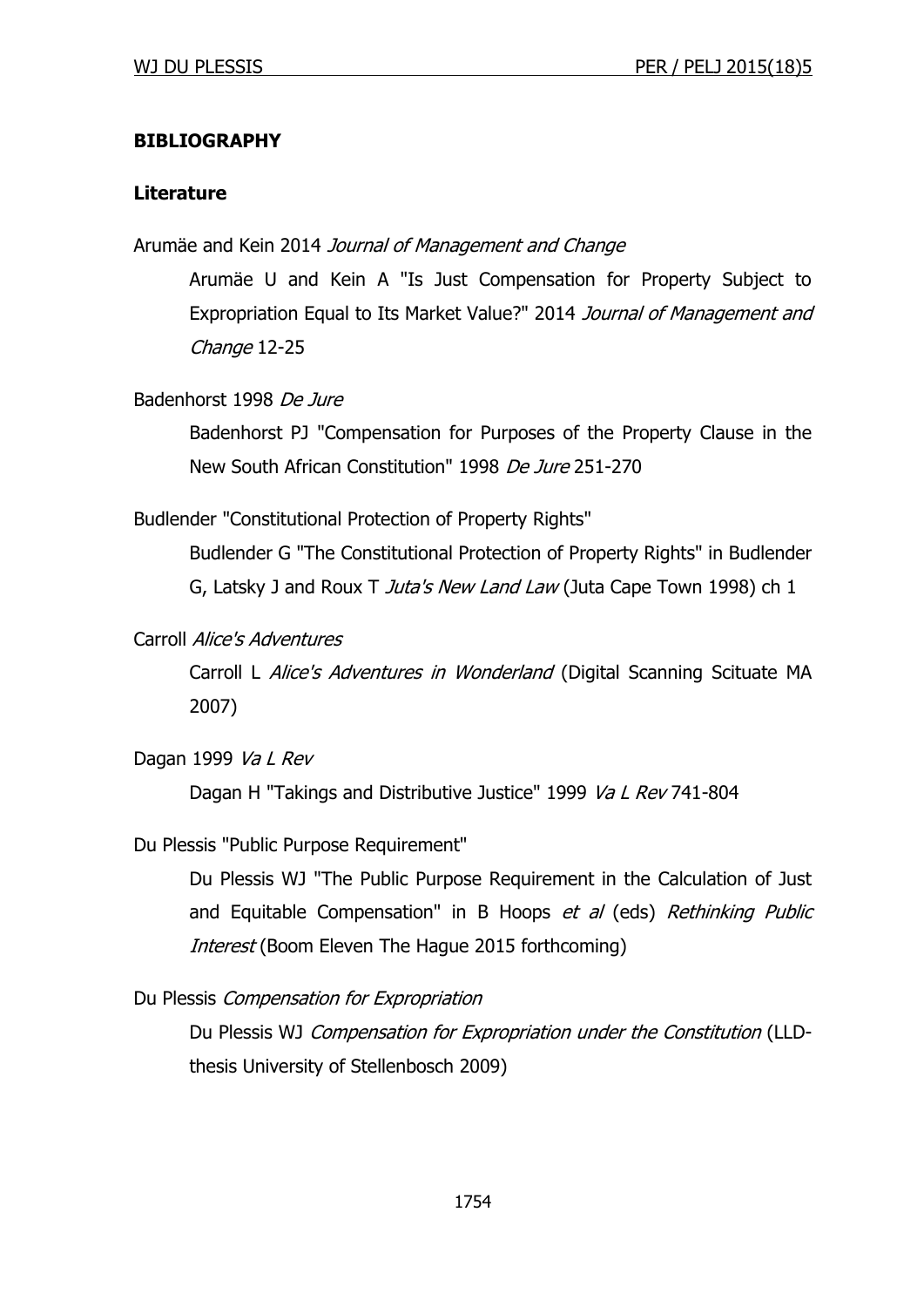#### Du Plessis 2013 Stell LR

Du Plessis WJ "The Usefulness of Michelman's Utilitarian Approach to Compensation for Expropriation in South Africa" 2013 Stell LR 359-376

#### Du Plessis and Olivier 1997 BPLD

Du Plessis WJ and Olivier N "The Old and the New Property Clause" 1997 BPLD 11-16

#### Dunham 1962 Sup Ct Rev

Dunham A "Griggs v Allegheny County in Perspective: Thirty Years of Supreme Court Expropriation Law" 1962 Sup Ct Rev 63-106

#### Gildenhuys 1977 TSAR

Gildenhuys A "Markwaarde as Vergoedingsmaatstaf by Onteiening" 1977 TSAR 1-13

### Gildenhuys "Valuations, Valuers and Appraisers"

Gildenhuys A "Valuations, Valuers and Appraisers" in Joubert WA and Faris JA (eds) The Law of South Africa (LexisNexis Butterworths Durban 1976

#### Gildenhuys Onteieningsreg

Gildenhuys A *Onteieningsreg* 2<sup>nd</sup> ed (Butterworths Durban 2001)

#### Jacobs Law of Expropriation

Jacobs M The Law of Expropriation in South Africa (Juta Cape Town 1982)

#### Serkin 2004-2005 NWULR

Serkin C "The Meaning of Value: Assessing Just Compensation for Regulatory Takings" 2004-2005 NWULR 677-724

#### Sluysmans, Verbist and De Graaff 2014 EPLJ

Sluysmans J, Verbist S and De Graaff R "Compensation for Expropriation: How Compensation Reflects a Vision on Property" 2014 EPLJ 3-33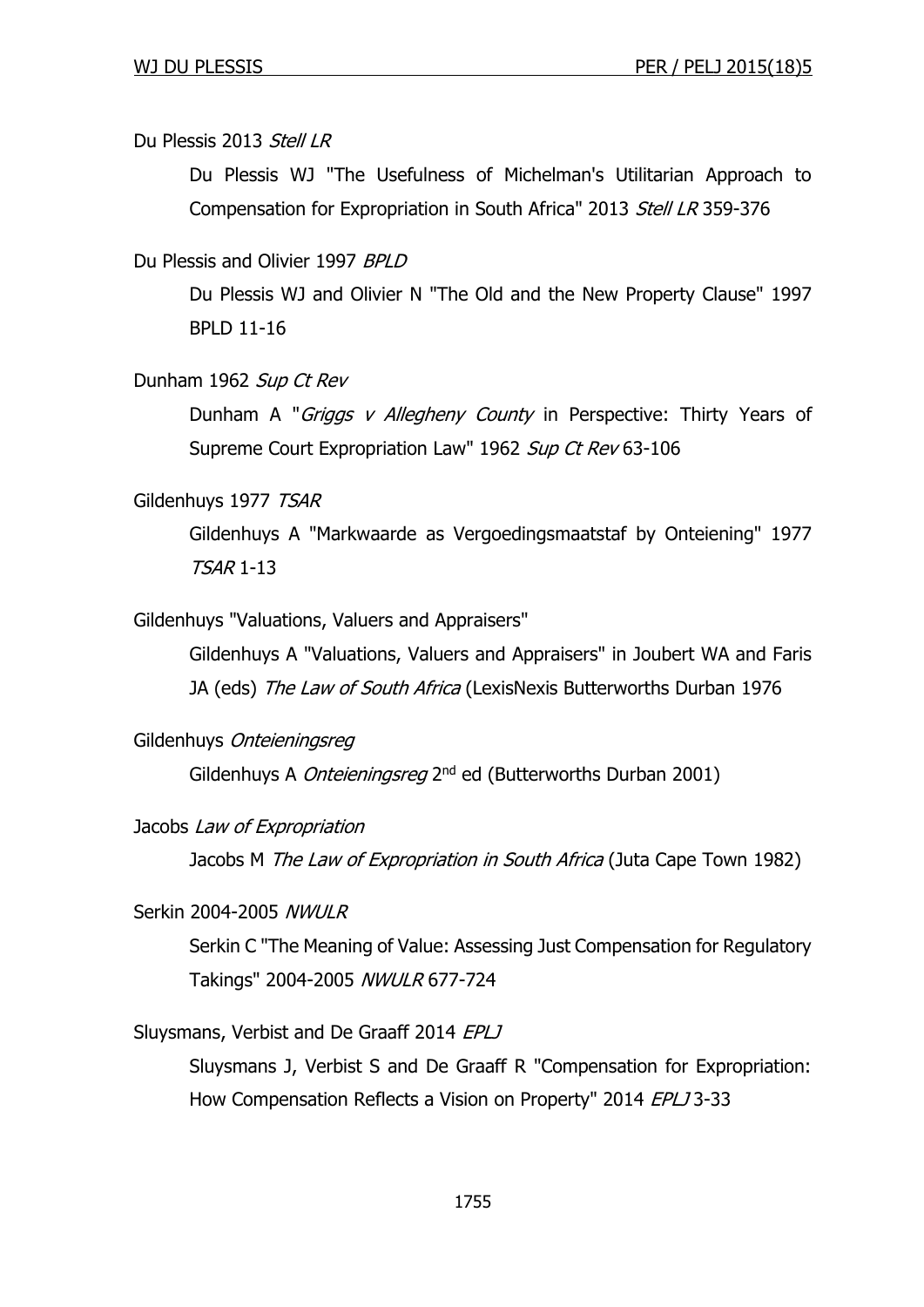Van der Walt 2005 SAJHR

Van der Walt AJ "The State's Duty to Protect Property Owners v the State's Duty to Provide Adequate Housing: Thoughts on the Modderklip Case" 2005 SAJHR 144-161

Van der Walt Constitutional Property Law Van der Walt AJ *Constitutional Property Law* 3<sup>rd</sup> ed (Juta Cape Town 2011)

Van der Walt Property and Constitution Van der Walt AJ Property and Constitution (PULP Pretoria 2012)

## **Case law**

Bay View (Pty) Ltd v Director of Valuations 1982 4 All SA 366 (C)

Bestuursraad van Sebokeng v M & K Trust & Finansiële Maatskappy (Edms) Bpk 1973 3 SA 376 (A)

Bonnet v Department of Agricultural Credit and Land Tenure 1974 1 All SA 18 (T)

Bouwer v Stadsraad van Johannesburg 1978 2 All SA 63 (W)

BVerfGE 24, 367 [1968] (Hamburgisches Deichordnungsgesetz)

City of Cape Town v Helderberg Park Development (Pty) Ltd 2007 1 SA 1 (SCA)

Dormehl v Gemeenskapsontwikkelingsraad 1979 1 SA 900 (T)

Du Toit v Minister of Transport 2003 1 SA 586 (C)

Du Toit v Minister of Transport 2006 1 SA 297 (CC)

Durban Corporation v Lewis 1942 NPD 24

Estate Marks v Pretoria City Council 1969 3 SA 227 (A)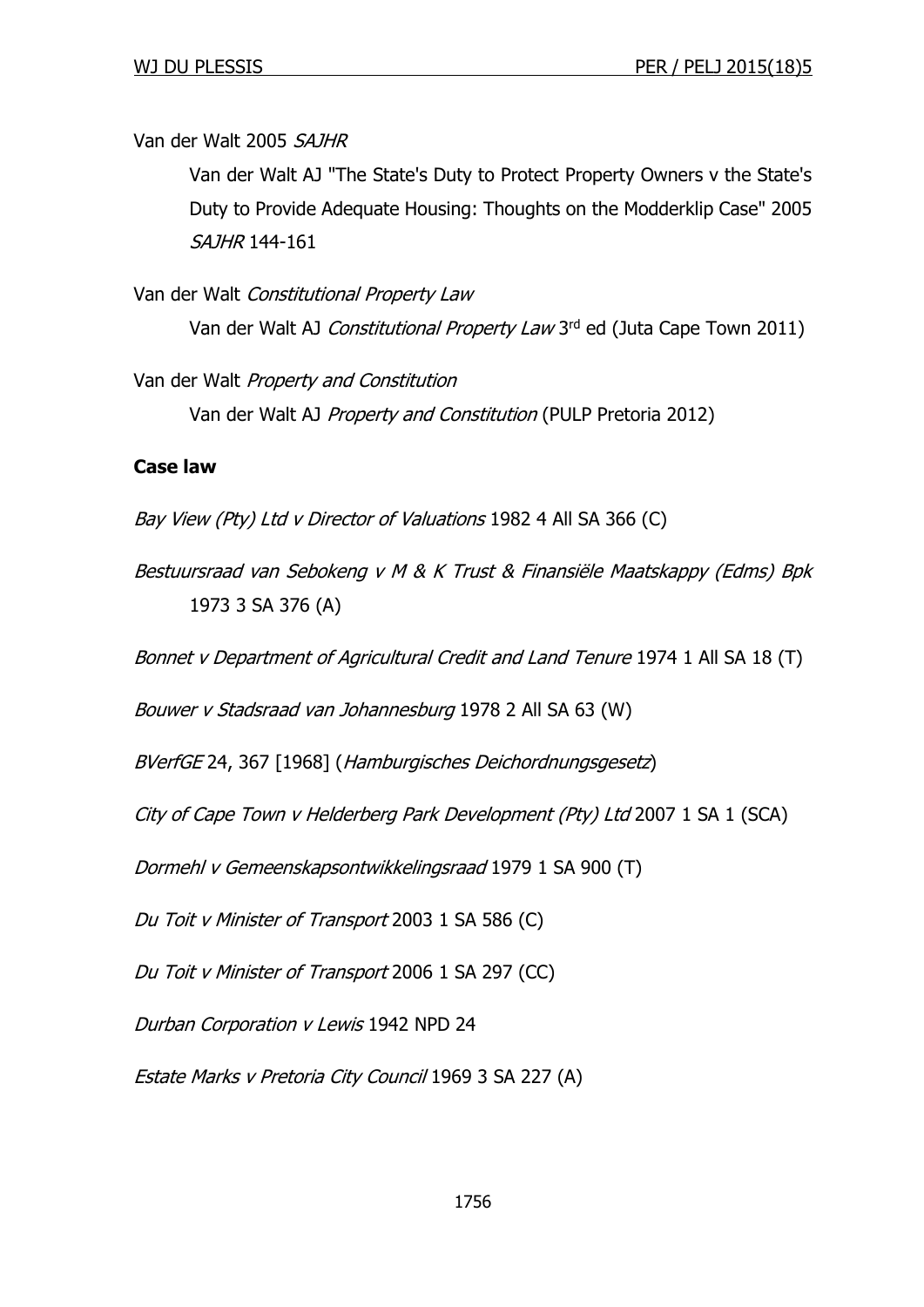Ex Parte Former Highland Residents; In Re: Ash v Department of Land Affairs 2000 2 All SA 26 (LCC)

Florence v Government of the RSA 2014 6 SA 456 (CC)

Haakdoornbult Boerdery CC v Mphela 2007 5 SA 596 (SCA)

Hermanus v Department of Land Affairs: In Re Erven 3535 and 3536, Goodwood 2001 1 SA 1030 (LCC)

Khumalo v Potgieter 2000 2 All SA 456 (LCC)

Krause v SAR&H 1948 4 SA 554 (O)

- May v Reserve Bank of Zimbabwe; Thomas Family v Reserve Bank of Zimbabwe; Cairns Family Trust v Reserve Bank of Zimbabwe; Frogmore Tobacco Estates (PVT) Ltd v Reserve Bank of Zimbabwe 1985 4 SA 185 (ZH)
- Mhlanganisweni Community v Minister of Rural Development and Land Reform 2012 ZALCC 7 (19 April 2012)

Minister of Agriculture v Davey 1981 3 SA 877 (A)

Minister of Agriculture v Estate Randeree 1979 1 SA 145 (A)

Minister of Lands and Natural Resources v Moresby-White 1978 2 SA 898 (RAD)

Minister of Transport v Du Toit 2005 1 SA 16 (SCA)

Minister van Waters v Theron 1856 52 ER 1219

Minister van Waterwese v Von During 1971 1 SA 858 (A)

Oosthuizen v SAR&H 1928 WLD 52

Opera House (Grand Parade) Restaurant (Pty) Ltd v Cape Town Municipality 1989 2 SA 670 (C)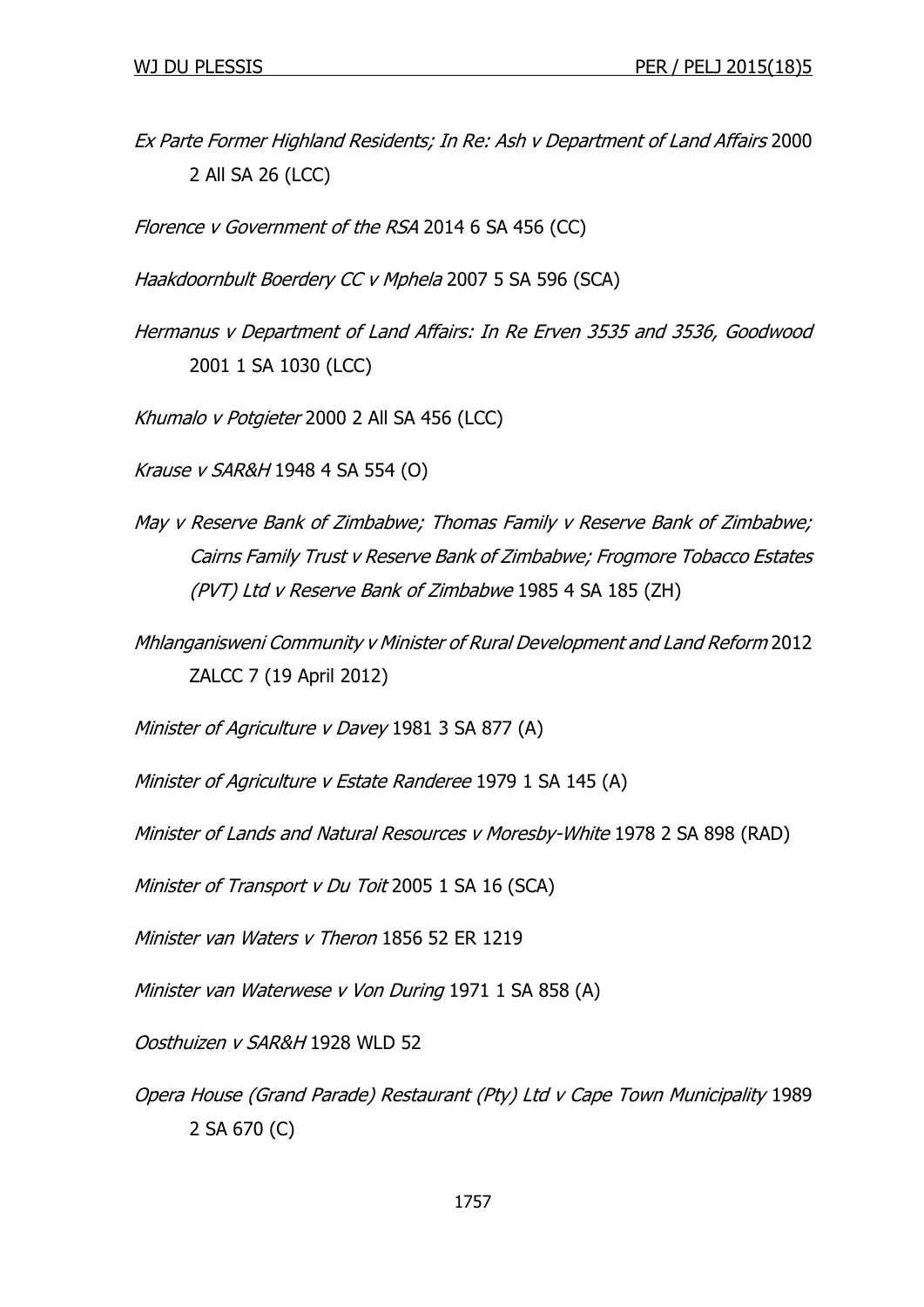Pietermaritzburg Corporation v South African Breweries Ltd 1911 AD 501

President of the RSA v Modderklip Boerdery (Pty) Ltd 2005 5 SA 3 (CC)

Sandton Town Council v Erf 89 Sandown Extention 2 (Pty) Ltd 1986 4 SA 576 (W)

Sher v Administrator, Transvaal 1990 4 SA 545 (A)

Southern Transvaal Buildings (Pty) Ltd v Johannesburg City Council 1979 1 SA 949 (W)

Thanam v Minister of Lands 1970 4 SA 85 (D)

Todd v Administrator Transvaal 1972 2 SA 874 (AD)

Todd v Minister of Public Works 1958 1 SA 328 (A)

Van Zyl v Stadsraad van Ermelo 1979 3 SA 549 (AD)

White v Union Government 1937 CPD 225

#### **Legislation**

Constitution of the Republic of South Africa, 1996

Expropriation Act 63 of 1975

Expropriation Bill B4-2015

Property Valuation Act 17 of 2014

Property Valuers Profession Act 47 of 2000

#### **Government publications**

Gen N 210 in GG 38545 of 13 March 2015 (Draft Preservation and Development of Agricultural Land Framework Bill)